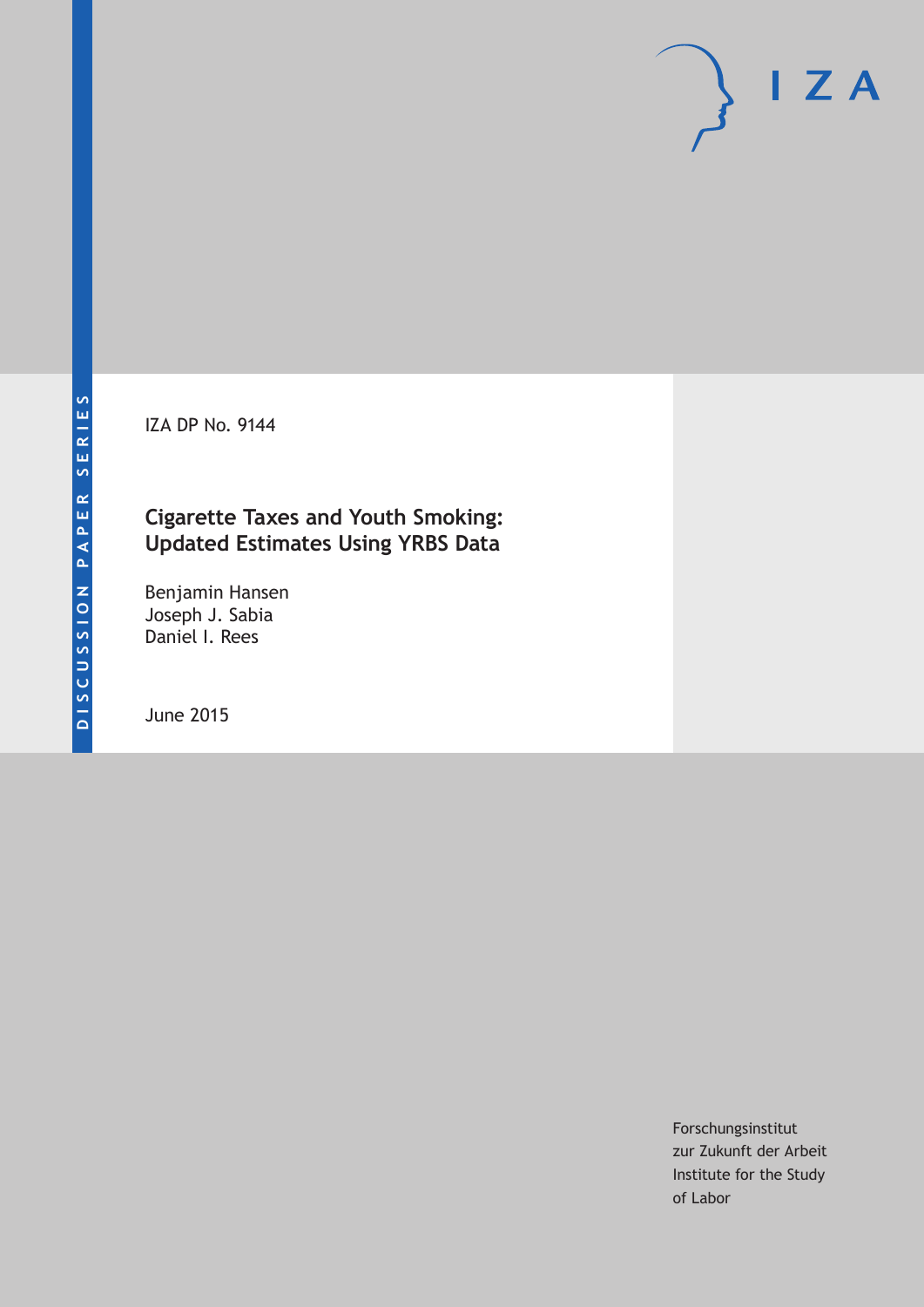# **Cigarette Taxes and Youth Smoking: Updated Estimates Using YRBS Data**

# **Benjamin Hansen**

*University of Oregon and IZA*

# **Joseph J. Sabia**

*San Diego State University and IZA*

# **Daniel I. Rees**

*University of Colorado Denver and IZA*

# Discussion Paper No. 9144 June 2015

IZA

P.O. Box 7240 53072 Bonn Germany

Phone: +49-228-3894-0 Fax: +49-228-3894-180 E-mail: iza@iza.org

Any opinions expressed here are those of the author(s) and not those of IZA. Research published in this series may include views on policy, but the institute itself takes no institutional policy positions. The IZA research network is committed to the IZA Guiding Principles of Research Integrity.

The Institute for the Study of Labor (IZA) in Bonn is a local and virtual international research center and a place of communication between science, politics and business. IZA is an independent nonprofit organization supported by Deutsche Post Foundation. The center is associated with the University of Bonn and offers a stimulating research environment through its international network, workshops and conferences, data service, project support, research visits and doctoral program. IZA engages in (i) original and internationally competitive research in all fields of labor economics, (ii) development of policy concepts, and (iii) dissemination of research results and concepts to the interested public.

IZA Discussion Papers often represent preliminary work and are circulated to encourage discussion. Citation of such a paper should account for its provisional character. A revised version may be available directly from the author.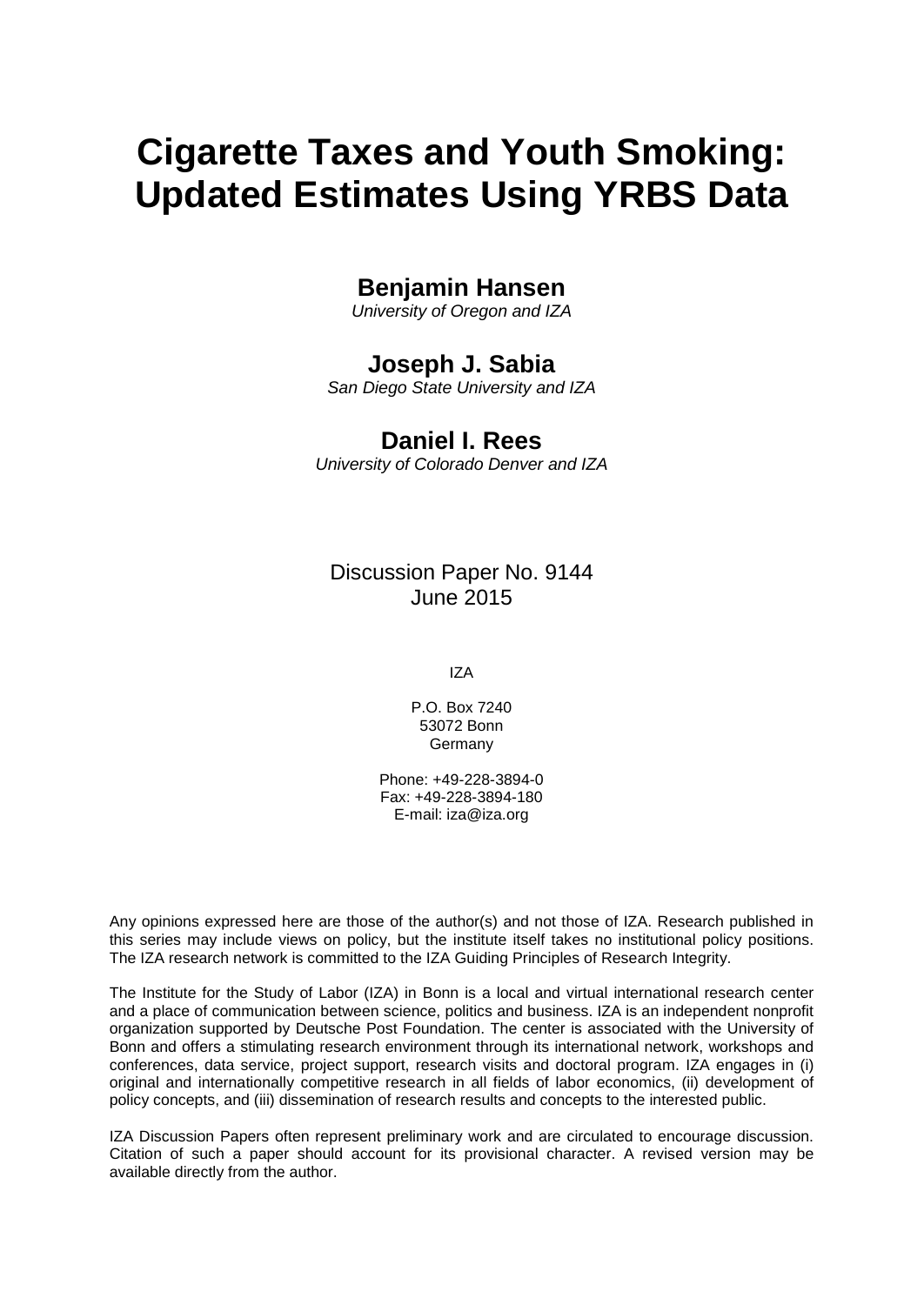IZA Discussion Paper No. 9144 June 2015

# **ABSTRACT**

# **Cigarette Taxes and Youth Smoking: Updated Estimates Using YRBS Data**

Using data from the state and national Youth Risk Behavior Surveys for the period 1991- 2005, Carpenter and Cook (2008) found a strong, negative relationship between cigarette taxes and youth smoking. We revisit this relationship using four additional waves of YRBS data (2007, 2009, 2011, and 2013). Our results suggest that youths have become much less responsive to cigarette taxes since 2005. In fact, we find little evidence of a negative relationship between cigarette taxes and youth smoking when we restrict our attention to the period 2007-2013.

JEL Classification: I18, H71

Keywords: cigarette tax, tobacco control, youth smoking

Corresponding author:

Joseph J. Sabia Department of Economics San Diego State University 5500 Campanile Drive San Diego, CA 92182-4485 USA E-mail: [jsabia@mail.sdsu.edu](mailto:jsabia@mail.sdsu.edu)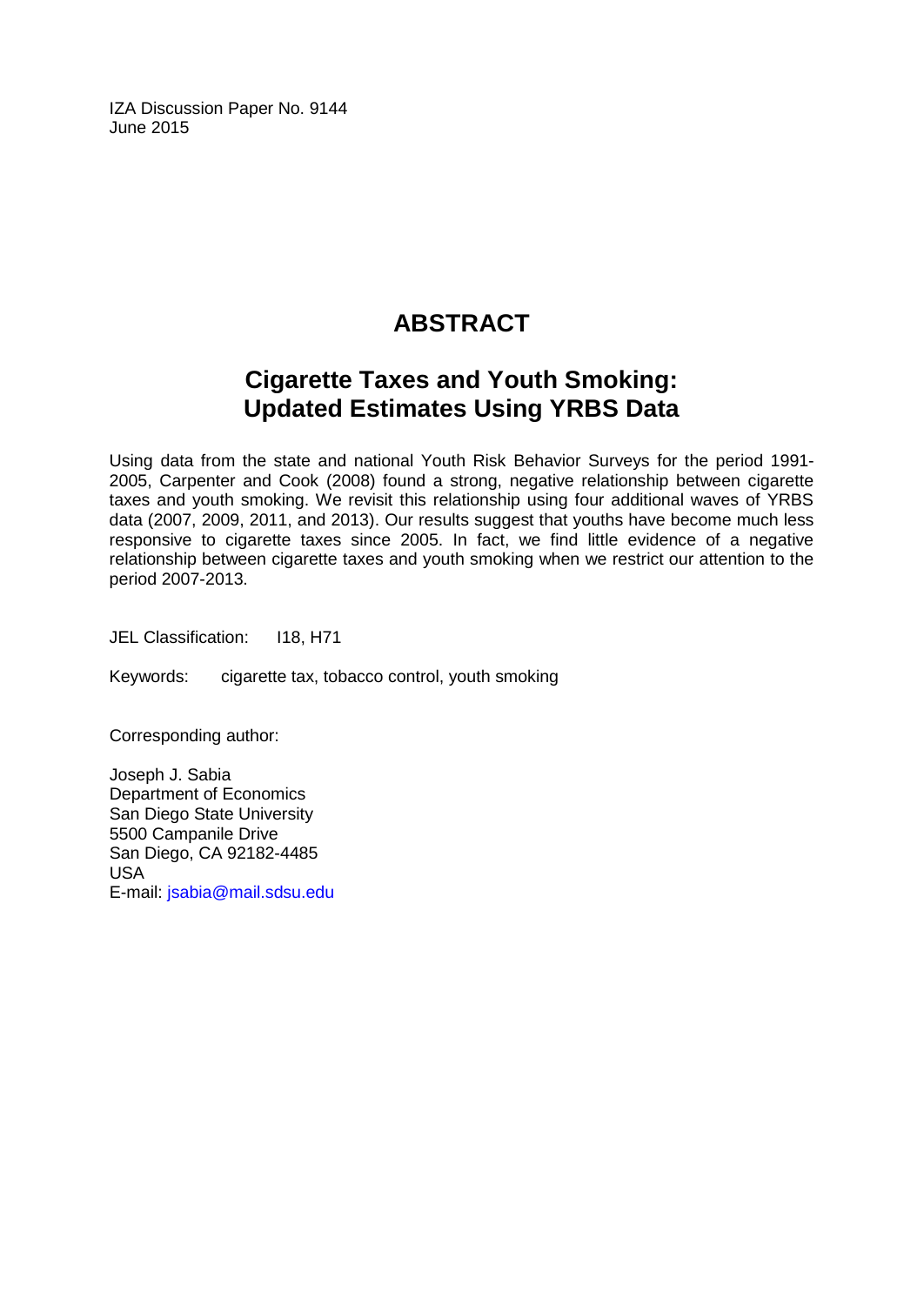#### **1. Introduction**

 $\overline{\phantom{a}}$ 

Within the past decade, 31 states have increased their excise tax on cigarettes. Moreover, several of these tax increases have been substantial. For instance, Massachusetts increased its per-pack tax by \$1.00 in 2008 and Minnesota increased its per-pack tax by \$1.60 in 2013.

Although often motivated by budgetary shortfalls (Ellis 2008; Dewan 2009), increasing the tax on cigarettes has, according to many experts, the added benefit of discouraging youth smoking (Chaloupka et al. 2011). The strongest evidence to date that cigarette taxes are, in fact, negatively related to youth smoking comes from Carpenter and Cook (2008). Using data from the state and national Youth Risk Behavior Surveys (YRBS) for the period 1991-2005, Carpenter and Cook (hereafter C&C) found that a one-dollar increase in the per-pack cigarette tax was associated with a 3-6 percentage point reduction in smoking participation among high school students and a 2-4 percentage point reduction in frequent smoking (defined as having smoked on 20 of the past 30 days). $<sup>1</sup>$ </sup>

The current study revisits the relationship between cigarette taxes and youth smoking using the same data sources as used by C&C, the state and national YRBS. Since 2005, the last year of data available to C&C, four additional waves of YRBS data have been collected (2007, 2009, 2011, and 2013). With these extra data, we update the C&C estimates of the relationship between cigarette taxes and youth smoking, test to see if this relationship has changed since 2005, and explore the sensitivity of the C&C estimates and our own updated estimates to various, frequently employed changes in specification.

<sup>&</sup>lt;sup>1</sup> The national YRBS data used by C&C covered the period 1991-2005; the state YRBS data covered the period 1993-2005. Using local YRBS data for the period 1993-2005, C&C also presented estimates of the effect of cigarette taxes on  $\ln(Y_c/1-Y_c)$ , where *Y* was defined as the proportion of respondents in city *c* who smoked in the past 30 days. C&C did not translate these estimates into marginal effects.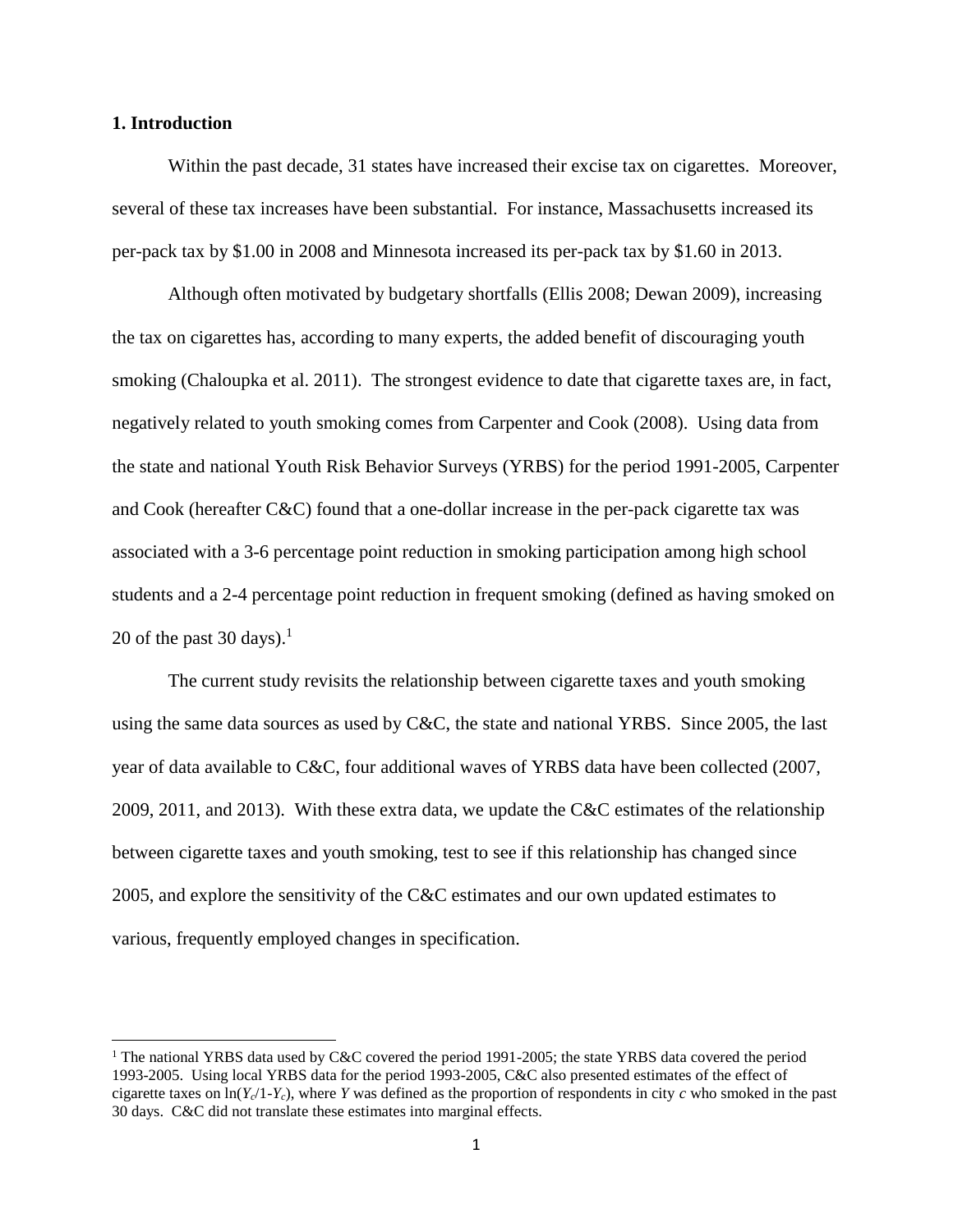We highlight three basic results. First, there is a clear negative relationship between cigarette taxes and youth smoking for the period 1991-2013, albeit substantially smaller in magnitude than that found by C&C. Second, despite the fact that many states have increased their per-pack tax since 2005, the relationship between cigarette taxes and youth smoking appears to have become weaker over time; in fact, when we restrict our attention to the four additional waves of data (2007, 2009, 2011, 2013), there is little evidence that cigarette taxes discourage youth smoking. Third, we find that controlling for state-specific trends eliminates the relationship between cigarette taxes and youth smoking regardless of the period examined. We argue that, by controlling for state-specific trends, we run the risk of discarding informative variation in taxes, but cannot rule out the possibility that the state-specific trends capture unobservable changes in, for instance, preferences that are correlated with both the cigarette tax and youth smoking.

We conclude by noting that youth smoking participation fell precipitously from the late 1990s to the mid-2000s. In 1997, more than one-third of high school students were smokers; by 2005, only 23 percent of high school students reported having smoked a cigarette within the last 30 days. 2 We speculate that anti-smoking efforts undertaken prior to 2005—including substantial cigarette tax increases passed by many states in the late 1990s and early 2000s—may have discouraged all but the most price-insensitive youth from experimenting with tobacco. Another possibility is that an increasing reliance on social sources and online vendors (Fix et al. 2006; Hansen et al. 2013) has helped insulate teenagers from anti-smoking policies.

 $\overline{\phantom{a}}$ 

<sup>&</sup>lt;sup>2</sup> These figures are based on weighted national YRBS data. Respondents to the YRBS were asked, "During the past 30 days, on how many days did you smoke cigarettes?" In 1997, 36.4 percent of respondents answered that they had smoked cigarettes on at least one day during the last month. By 2005, only 23.0 percent of respondents reported having smoked in the past month.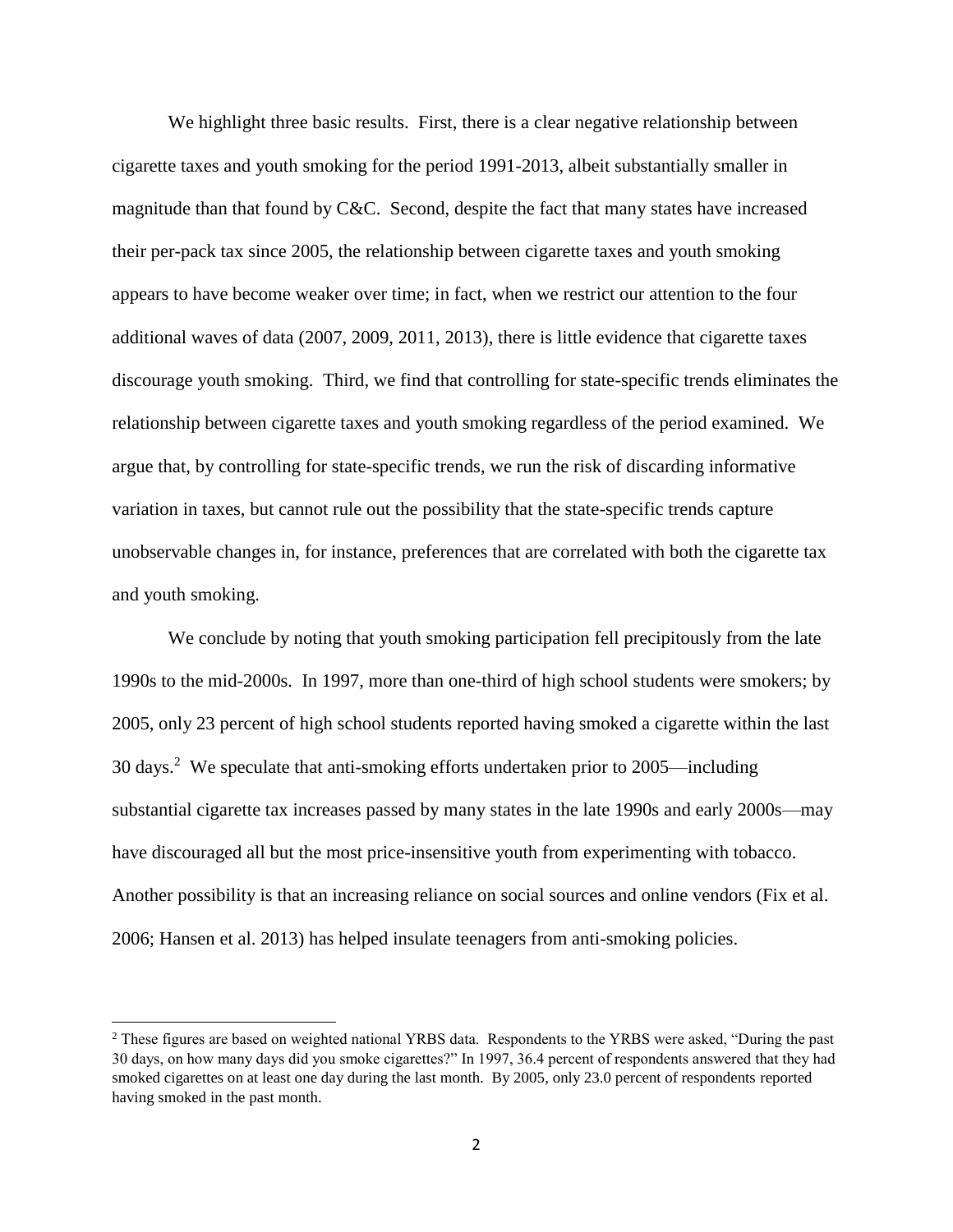#### **2. Background**

 $\overline{\phantom{a}}$ 

The relationship between cigarette taxes and youth smoking has received a fair amount of attention from researchers. Despite this fact, a consensus view has not been reached. For instance, a recent review by Bader, Boisclair and Ferrence (2011) concluded that cigarette taxes discouraged teenagers and young adults from smoking (p. 4123); in contrast, Guindon (2013, p. 13), who reviewed basically the same literature, concluded "existing studies do not provide strong evidence that tobacco prices or taxes affect smoking onset".

Although this is a crowded literature, the C&C study arguably stands out in terms of quality. While many of the studies published prior to 2008 relied on cross-sectional data, C&C relied on within-state variation in cigarette taxes. As noted by DeCicca, Kenkel and Mathios (2002, pp. 148-149) and others, the cross-sectional relationship between cigarette taxes and youth smoking is likely biased due to difficult-to-measure factors such as antismoking sentiment at the state level.

Moreover, C&C were able to exploit substantial within-state changes in the cigarette tax. During the period 1991-2005, 48 states increased how much they taxed cigarettes; 40 of these 49 states increased their per-pack tax by more than \$0.25 (in 2005 dollars), and 27 increased their per-pack tax by more than \$0.50.<sup>3</sup> In comparison, 47 states increased their per-pack tax during the period 1970-1990, but only two increased it by more than \$0.50 (in 2005 dollars).

Finally, C&C were the first researchers in this literature to use state YRBS data. The state YRBS data are school-based and contain many of the same questions as the national YRBS.

<sup>&</sup>lt;sup>3</sup> For these state counts and all subsequent counts, the District of Columbia is counted as a state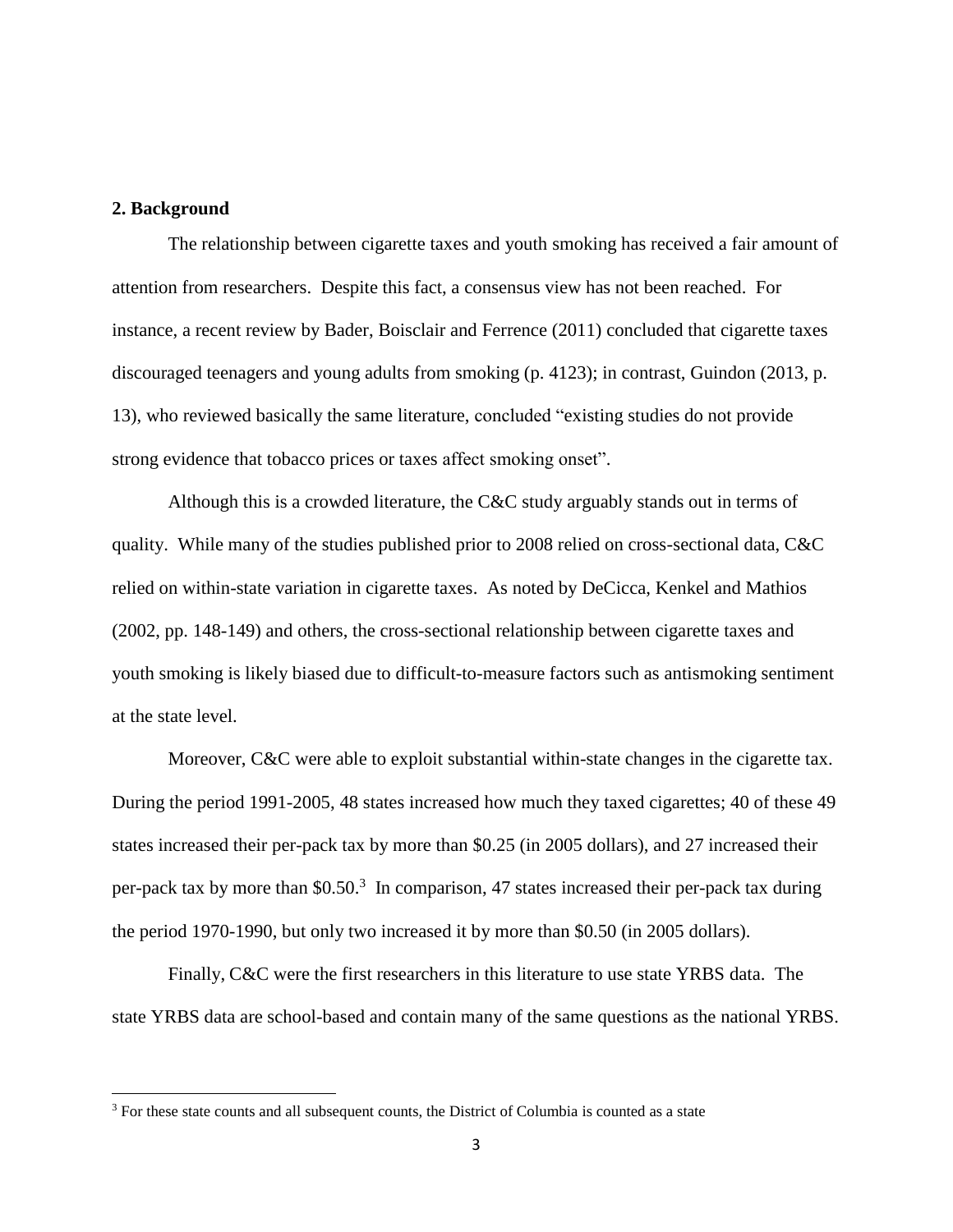They are coordinated by the Centers for Disease Control (CDC) and are typically administered by state health departments to high school students every other year. As noted by C&C, one of the advantages to using these data is that they are representative at the state level.

#### **3. Data and methods**

 $\overline{\phantom{a}}$ 

Our analysis draws on state and national YRBS data at the individual level for the period 1991-2013. Appendix Tables 1 and 2 report observations by state and year. A total of 45 states conducted at least two surveys during this period, gave the CDC permission to distribute their data, or were willing to provide their data directly to us. On average, we have access to data from 21 state YRBS surveys per year during the period 1991-2005, and 40 state YRBS surveys per year during the period 2007-2013. 4

Although intended to be nationally representative, not all 50 states contributed data to any given wave of the national YRBS. In fact, between 1991 and 2013, only 5 states contributed data to the national YRBS every year (California, Georgia, Michigan, New York, and Texas). On average, 27 states contributed national YRBS data in any given year during the period 1991-2005. During the period 2007-2013, an average of 26 states contributed national YRBS data in any given year.<sup>5</sup>

Following C&C, we use the data described above to estimate a standard logit model in which an indicator of smoking (or frequent smoking), *S*, is equal to 1 if an unobserved variable,

<sup>&</sup>lt;sup>4</sup> When we restrict our analysis to states that conducted (and made available) state YRBS surveys at least three times during the period 1991-2005 and at least three times during the period 2007-2013, our results are similar to those reported below.

<sup>5</sup> A total of 48 states contributed data to the national YRBS during the period 1991-2013. Each of these states increased its nominal tax on cigarettes at least once during this period. As noted above, 45 states contributed data to the state YRBS analysis. Again, each of these states increased its nominal cigarette tax at least once. During the period 2007-2013, 31 states increased their tax on cigarettes; the average per-pack increase was \$0.46 (in 2005 dollars). In comparison, during the period 1991-2005, 49 states increased their nominal excise tax on cigarettes and the average per-pack increase was \$0.28 (in 2005 dollars). When we restrict our analysis to states that contributed data to the national YRBS at least three times during the period 1991-2005 and at least three times during the period 2007-2013, our results are qualitatively unchanged from those reported below.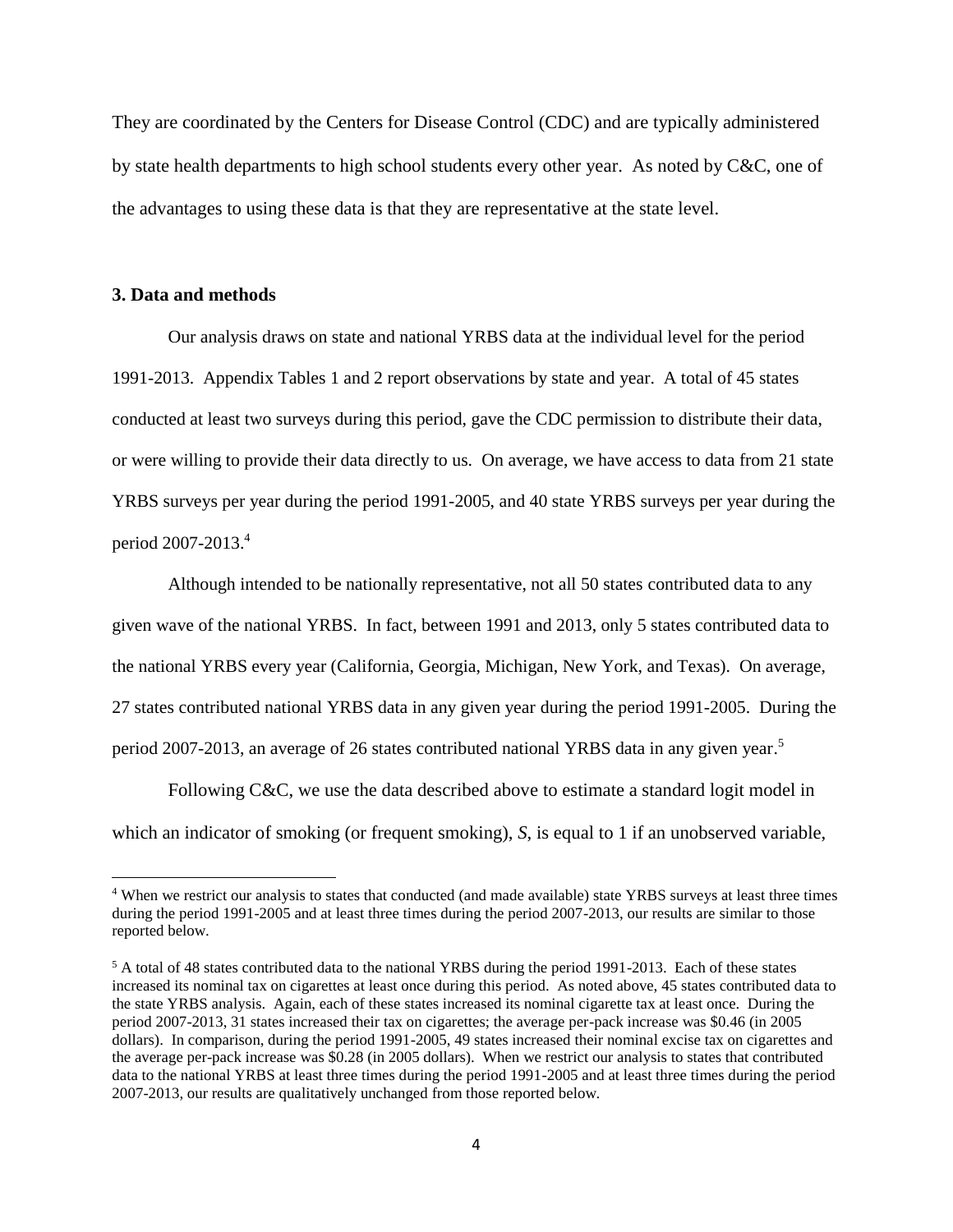*S \** , is positive. Although *S \** is unobserved, it is related to a set of observable variables by the equation:

(1) 
$$
S_{ist}^* = \alpha_0 + \alpha_1 T a x_{st} + X_{ist} \beta + v_s + z_t + \varepsilon_{ist},
$$

where *i* indexes respondents, *s* indexes states, *t* indexes years, and the distribution of *ε<sup>i</sup>* is logistic. State fixed effects are represented by  $v_s$  and year fixed effects are represented by  $z_t$ . The independent variable of interest is *Tax*, equal to the per-pack excise tax on cigarettes in 2005 dollars. The vector *X* includes measures of race, sex, age and grade. In addition, we control for the state unemployment rate and 6 clean indoor air law indicators.<sup>6</sup>

#### **4. Results**

 $\overline{a}$ 

Table 1 presents estimates of equation (1) based on the state YRBS data. Marginal effects, δPr(*S* = 1)/δ*Tax*, are reported and standard errors are corrected for clustering at the state level.

In the first column of Table 1, we restrict our attention to state YRBS surveys conducted during the period 1991-2005. A one-dollar tax increase is associated with a 2.6 percentage point decrease in smoking participation and a 1.9 percentage point decrease in frequent smoking. The semi-elasticities based on these estimates are -9.7 and -14.8, respectively.<sup>7</sup>

<sup>&</sup>lt;sup>6</sup> Information on clean indoor air laws is available from the ImpacTeen program sponsored by the Robert Wood Johnson Foundation at http://www.impacteen.org/tobaccodata.htm. The indicators are for whether the state restricted smoking in private sector buildings, government buildings, restaurants, shopping areas, public schools and private schools. Appendix Table 3 reports descriptive statistics.

<sup>&</sup>lt;sup>7</sup> In other words, a one-dollar increase in the cigarette tax is associated with a 9.7 percent decrease in smoking participation and a 14.8 percent decrease in frequent smoking. Using aggregate state YRBS data for the period 1993-2005, C&C found that a one-dollar increase in the cigarette tax was associated with a 2.7 percentage point decrease in smoking participation and a 2.4 percentage point decrease in frequent smoking. The corresponding semi-elasticites were -9.2 and -17.8 (Carpenter and Cook 2008, p. 294).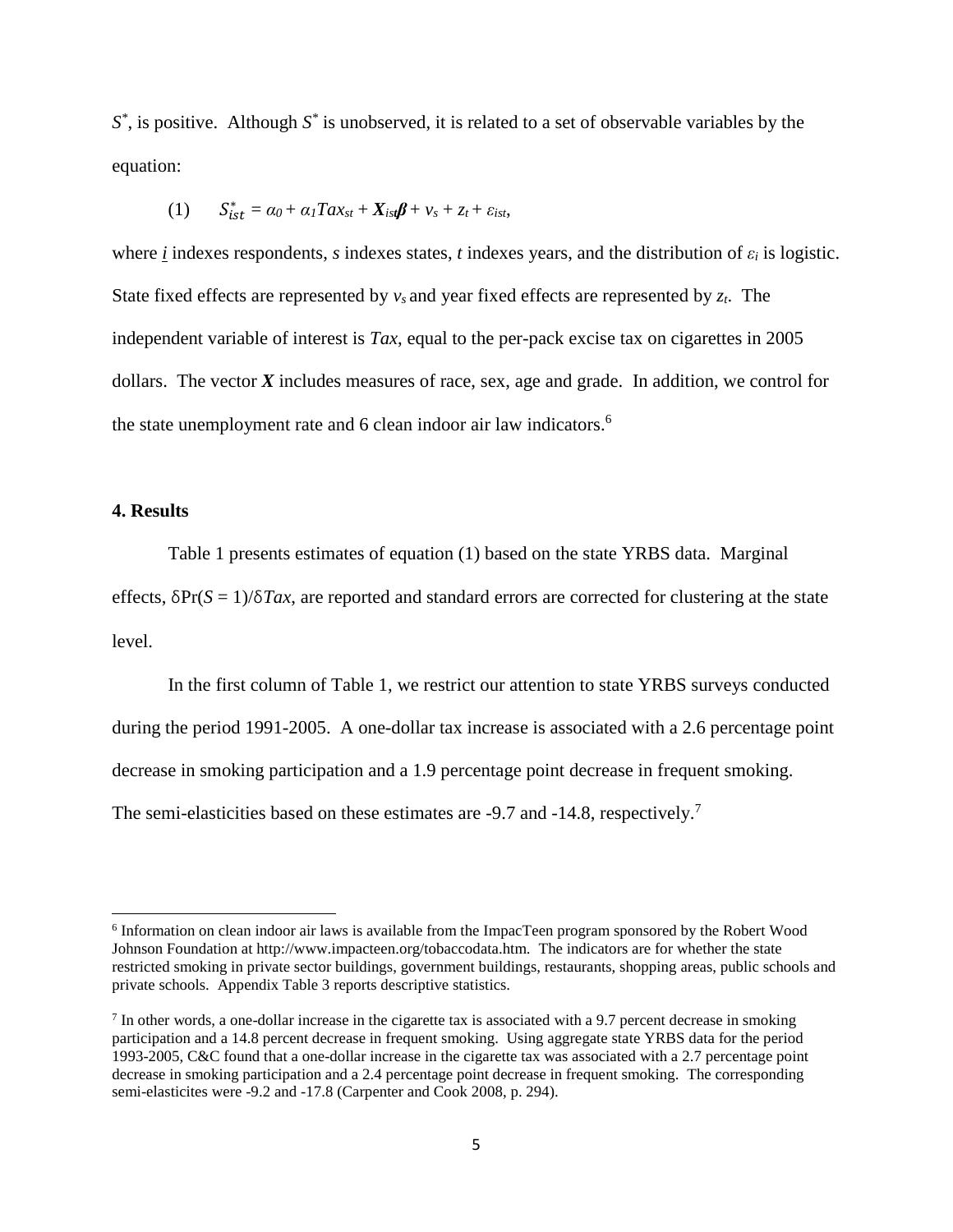In the second column of Table 1, we include the additional four waves of state YRBS data and our estimates of  $\alpha_l$  shrink considerably. Specifically, for the period 1991-2013, a onedollar tax increase is associated with a 1.0 percentage point decrease in smoking participation and a 0.7 percentage point decrease in frequent smoking. The semi-elasticities are -4.8 and -7.6, roughly half the magnitude of the semi-elasticities obtained for the period 1991-2005.<sup>8</sup>

In the third column of Table 1, we restrict our attention to the four additional waves of YRBS data (2007, 2009, 2011, 2013). The estimated relationship between taxes and youth smoking is actually positive during the period 2007-2013: a one-dollar increase in the tax is associated with a (statistically insignificant) 0.7 percentage point increase in smoking participation and a (statistically insignificant) 0.2 percentage point increase in frequent smoking. We can formally reject the hypothesis that  $a<sub>1</sub>$  was stable across the two periods (1991-2005 vs. 2007-2013) for both smoking participation and frequent smoking.

Table 2 presents estimates of equation (1) based on the weighted national YRBS data. In column (1) of Table 2, we focus on data collected between 1991 and 2005, the period examined by C&C. We find that a one-dollar tax increase is associated with a 4.6 percentage point decrease in smoking participation and a 2.6 percentage point decrease in frequent smoking.<sup>9</sup> The semi-elasticities based on these estimates are -15.5 and -19.1, respectively. When the four additional waves of data are included in the analysis, a one-dollar tax increase is associated with

 $\overline{a}$ 

<sup>&</sup>lt;sup>8</sup> In Appendix Tables 4-6, we report estimates of equation (1) for 1991-2005, 1991-2007, 1991-2009, 1991-20011, and 1991-2013. With only a few exceptions, the relationship between taxes and smoking shrinks as additional waves of data are included.

<sup>9</sup> Using national YRBS data for the period 1991-2005, C&C found that a one-dollar increase in the cigarette tax was associated with a 5.9 percentage point decrease in smoking participation and a 4.1 percentage point decrease in frequent smoking. The C&C results were based on weighted national data, which we use in Table 2. In Appendix Table 7, we report estimates of equation (1) based on unweighted national data. For the period 1991-2005, a onedollar increase in the cigarette tax is associated with a 3.8 percentage point decrease in smoking participation and a (statistically insignificant) 1.9 percentage point decrease in frequent smoking.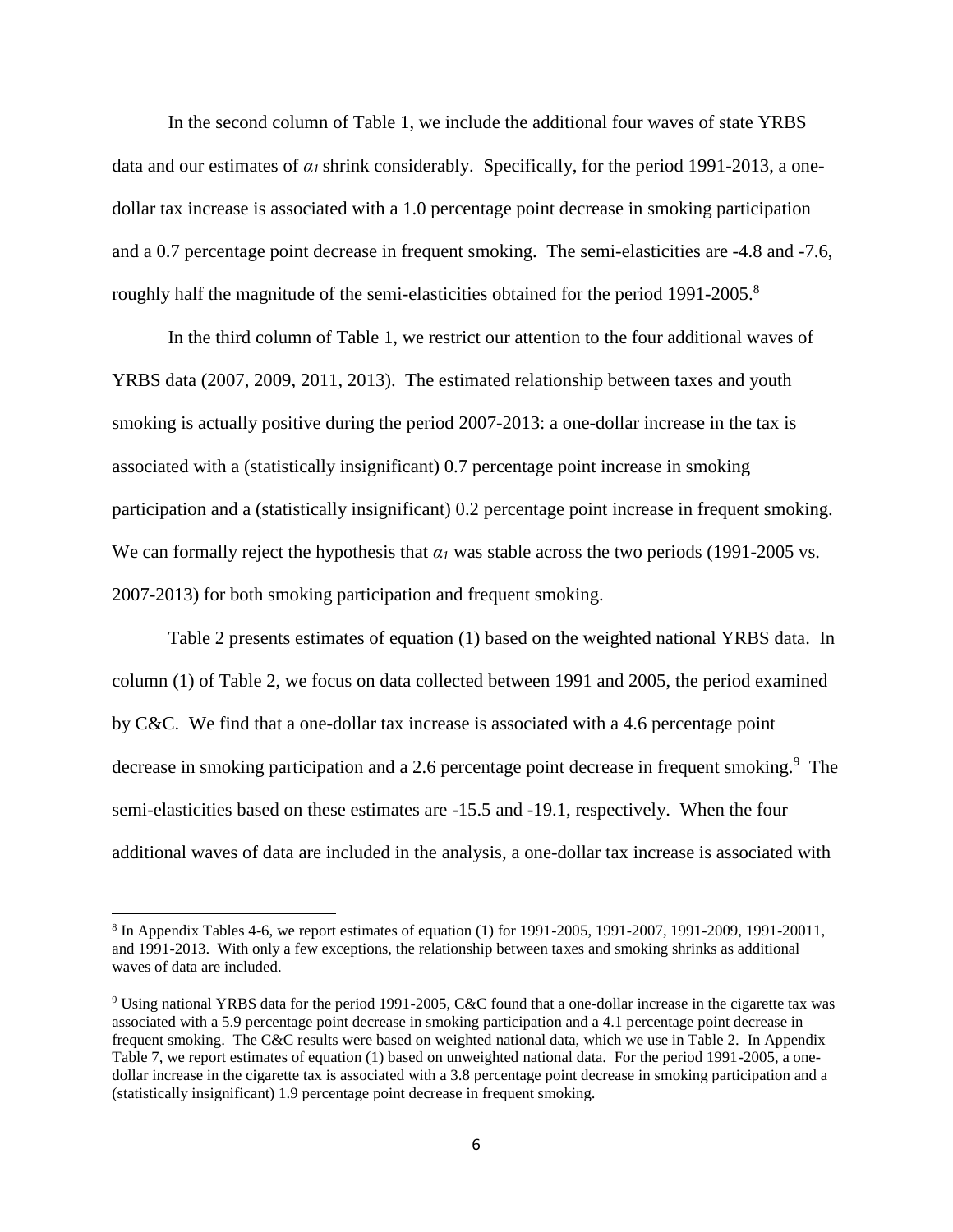a 2.8 percentage point decrease in smoking participation and a 1.6 percentage point decrease in frequent smoking; the corresponding semi-elasticities are -10.9 and -14.1. If we restrict our attention to the period 2007-2013, a one-dollar tax increase is associated with a (statistically insignificant) 1.1 percentage point decrease in smoking participation and a (statistically insignificant) 0.6 percentage point decrease in frequent smoking. We cannot, however, formally reject the hypothesis that  $a_1$  was stable across the two periods.

Finally, in Table 3 we combine the national and state YRBS data in an effort to exploit as much identifying variation as possible. For the period 1991-2005, a one-dollar tax increase is associated with a 3.0 percentage point decrease in smoking participation and a 1.9 percentage point decrease in frequent smoking. When the additional waves of data are included, these estimates fall by more than 50 percent, as do the corresponding semi-elasticities. When we focus just on the period 2007-2013, the relationship between taxes and youth smoking is again positive: a one-dollar tax increase is associated with a (statistically insignificant) 0.7 percentage point increase in smoking participation and a (statistically insignificant) 0.2 percentage point increase in frequent smoking. We can reject the hypothesis that the relationship between smoking and taxes was stable across the two periods.

#### **5. Adding state-specific trends**

Equation (1) can be modified to include state-specific linear trends, which are intended to capture the effects of omitted factors at the state level that evolved at a constant rate such as anti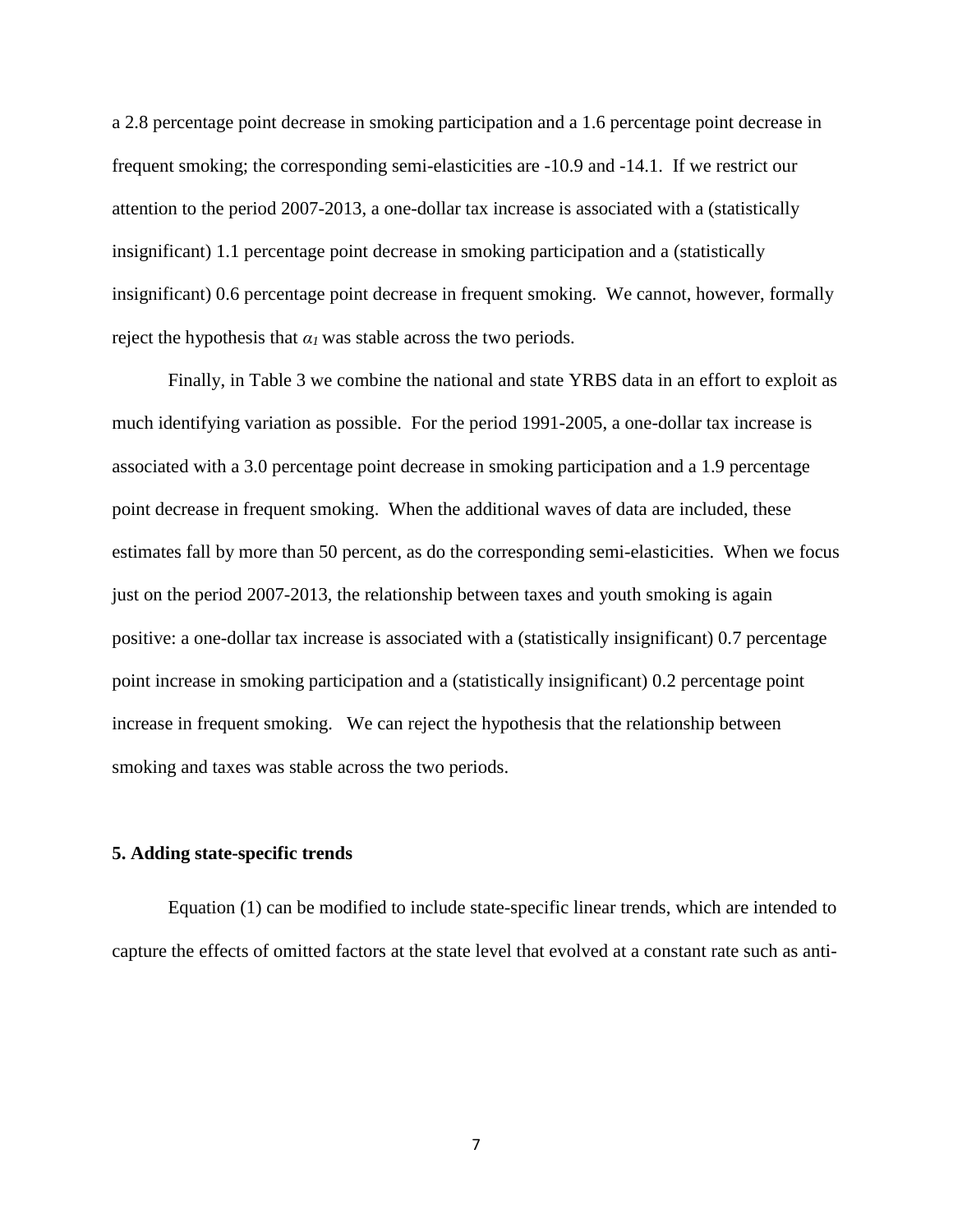smoking sentiment. It should be noted, however, that by including state-specific trends, we run the risk of discarding potentially valid (i.e., exogenous) variation.<sup>10</sup>

In general, including state-specific linear trends produces much smaller estimates of the relationship between cigarette taxes and youth smoking (Table 4). For instance, if we restrict our attention to the period 1991-2005 and include state-specific linear trends, a one-dollar tax increase is associated with a (statistically insignificant) 0.7 percentage point decrease in smoking participation. With the four additional waves of data, a one-dollar tax increase is associated with a (statistically insignificant) 0.3 increase in smoking participation percentage points. Including state-specific quadratic trends produces a similar pattern of results (Appendix Tables 8). When we include U.S. Census Region-year interactions, our estimates of *α1* are smaller than those reported in Table 3, but still significant and negative for the period 1991-2013.

#### **6. Discussion**

 $\overline{\phantom{a}}$ 

Using state and national YRBS data for the period 1991-2005, Carpenter and Cook (2008) found a strong negative relationship between cigarette taxes and youth smoking. Since 2005, 31 states have increased their cigarette tax and many of these tax increases have been substantial. In this comment, we revisit the relationship between cigarette taxes and youth smoking using four additional waves of YRBS data (2007, 2009, 2011, and 2013).

Our results suggest that the relationship between cigarette taxes and youth smoking has weakened over time. When we combine state and national YRBS data and restrict our attention to the period 1991-2005, a one-dollar tax increase is associated with a 3.0 percentage point

 $10$  This point has been made in the context of examining the relationship between minimum wages and employment (Neumark et al. 2014). A regression of cigarette taxes on a set of state and year fixed effects and the controls shown in Appendix Table 3 produced an R-squared of 0.83. When we included state-specific linear time trends on the right-hand side of this regression, the R-squared increased to 0.93.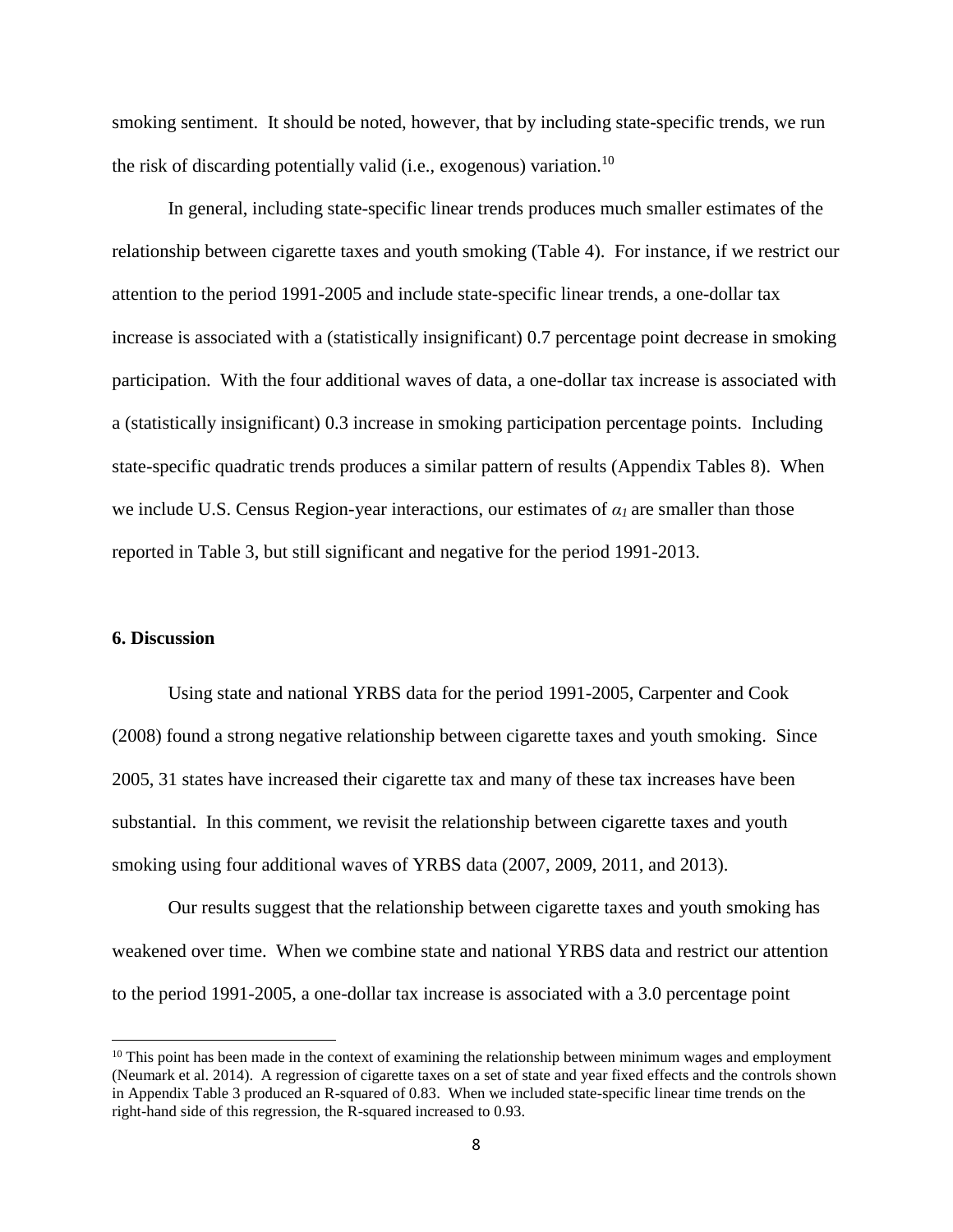decrease in smoking participation and a 1.9 percentage point decrease in frequent smoking. When the additional waves of data are included, these estimates fall by more than 50 percent, as do the corresponding semi-elasticities.

Why might youth have become less responsive to cigarette taxes since 2005? In 1997, more than one-third of high school students in the United States reported having smoked at least one cigarette in the past month. By 2005, the youth smoking participation rate had fallen by approximately 10 percentage points. It is possible that anti-smoking efforts undertaken prior to 2005—including substantial cigarette tax increases passed by many states in the late 1990s and early 2000s—discouraged all but the most price-insensitive youth from experimenting with tobacco. It is also possible that an increasing reliance on social sources and online vendors (Fix et al. 2006; Hansen et al. 2013) has helped insulate teenagers from anti-smoking policies.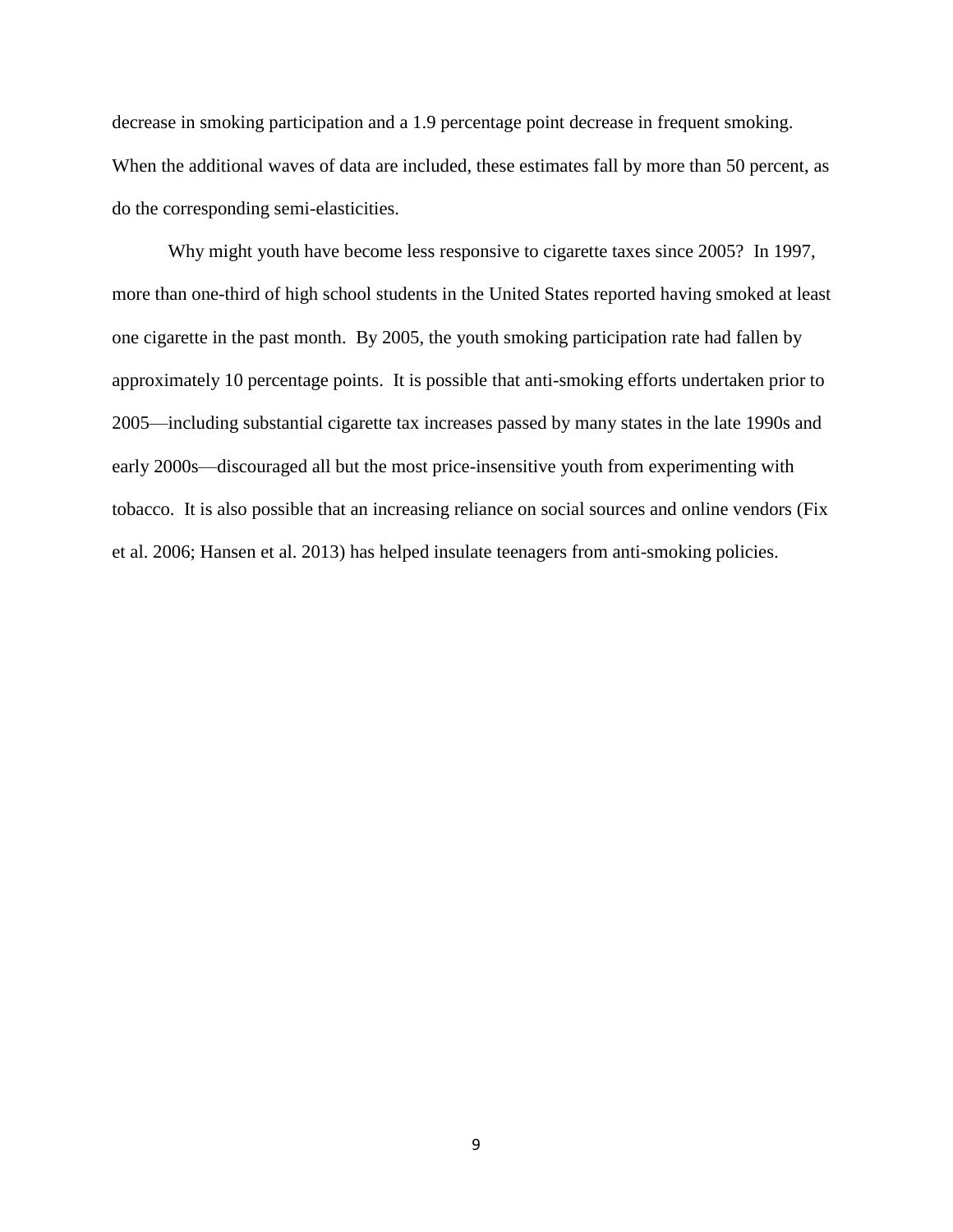### **7. References**

Bader, Pearl, David Boisclair, and Roberta Ferrence. 2011. "Effects of Tobacco Taxation and Pricing on Smoking Behavior in High Risk Populations: A Knowledge Synthesis." *International Journal of Environmental Research and Public Health* 8: 4118-4139.

Carpenter, Christopher and Cook, Philip J., 2008. "Cigarette Taxes and Youth Smoking: New Evidence from National, State, and Local Youth Risk Behavior Surveys." *Journal of Health Economics* 27 (2): 287-299.

Chaloupka, Frank J, Kurt Straif, and Maria E Leon. 2011. "Effectiveness of Tax and Price Policies in Tobacco Control." *Tobacco Control* 20(3): 235-238.

DeCicca, Philip and Donald Kenkel. 2013. "Synthesizing Econometric Evidence: The Case of Price Elasticity Estimates." Working Paper prepared for Methods for Research Synthesis: A Cross-Disciplinary Workshop, Harvard Center for Risk Analysis.

DeCicca, Philip, Donald Kenkel, and Alan Mathios. 2002. "Putting Out the Fires: Will Higher Taxes Reduce the Onset of Youth Smoking?" *Journal of Political Economy* 110 (1): 144-169.

DeCicca, Philip, Donald Kenkel, and Alan Mathios. 2008. "Cigarette Taxes and the Transition from Youth to Adult Smoking: Smoking Initiation, Cessation, and Participation." *Journal of Health Economics* 27 (4): 904-917.

Dewan, Shaila. 2009. "States Look at Tobacco to Balance the Budget. *The New York Times*, March 20. Available at: http://www.nytimes.com/2009/03/21/us/21tobacco.html?  $r=0$ 

Ellis, Ronnie. 2008. "Gov. Wants Tobacco Tax Increase". *Glasgow Daily Times*, December 12. Available at: [http://www.glasgowdailytimes.com/news/local\\_news/gov-wants-tobacco-tax](http://www.glasgowdailytimes.com/news/local_news/gov-wants-tobacco-tax-increase/article_d8215c7d-b5a6-5718-99fc-0304bef83229.html)[increase/article\\_d8215c7d-b5a6-5718-99fc-0304bef83229.html](http://www.glasgowdailytimes.com/news/local_news/gov-wants-tobacco-tax-increase/article_d8215c7d-b5a6-5718-99fc-0304bef83229.html)

Fix, Brian V., Margaret Zambon, Cheryl Higbee, K. Michael Cummings, Terry Alford, Andrew Hyland. 2006. "Internet Cigarette Purchasing among 9th Grade Students in Western New York: 2000–2001 vs. 2004–2005." *Preventive Medicine* 43 (3): 191–195.

Guindon, Godefroy Emmanuel. 2013. "The Impact of Tobacco Prices on Smoking Onset: A Methodological Review." *Tobacco Control* 23 (2): e5.

Hansen, Benjamin, Daniel I. Rees, and Joseph J. Sabia. 2013. "Cigarette Taxes and How Youth Obtain Cigarettes." *National Tax Journal* 66 (2): 371-394.

Neumark, David, J. M. Ian Salas, and William Wascher. 2014. "Revisiting the Minimum Wage-Employment Debate: Throwing Out the Baby with the Bathwater?" *Industrial and Labor Relations Review* 67 (2.5): 608-648.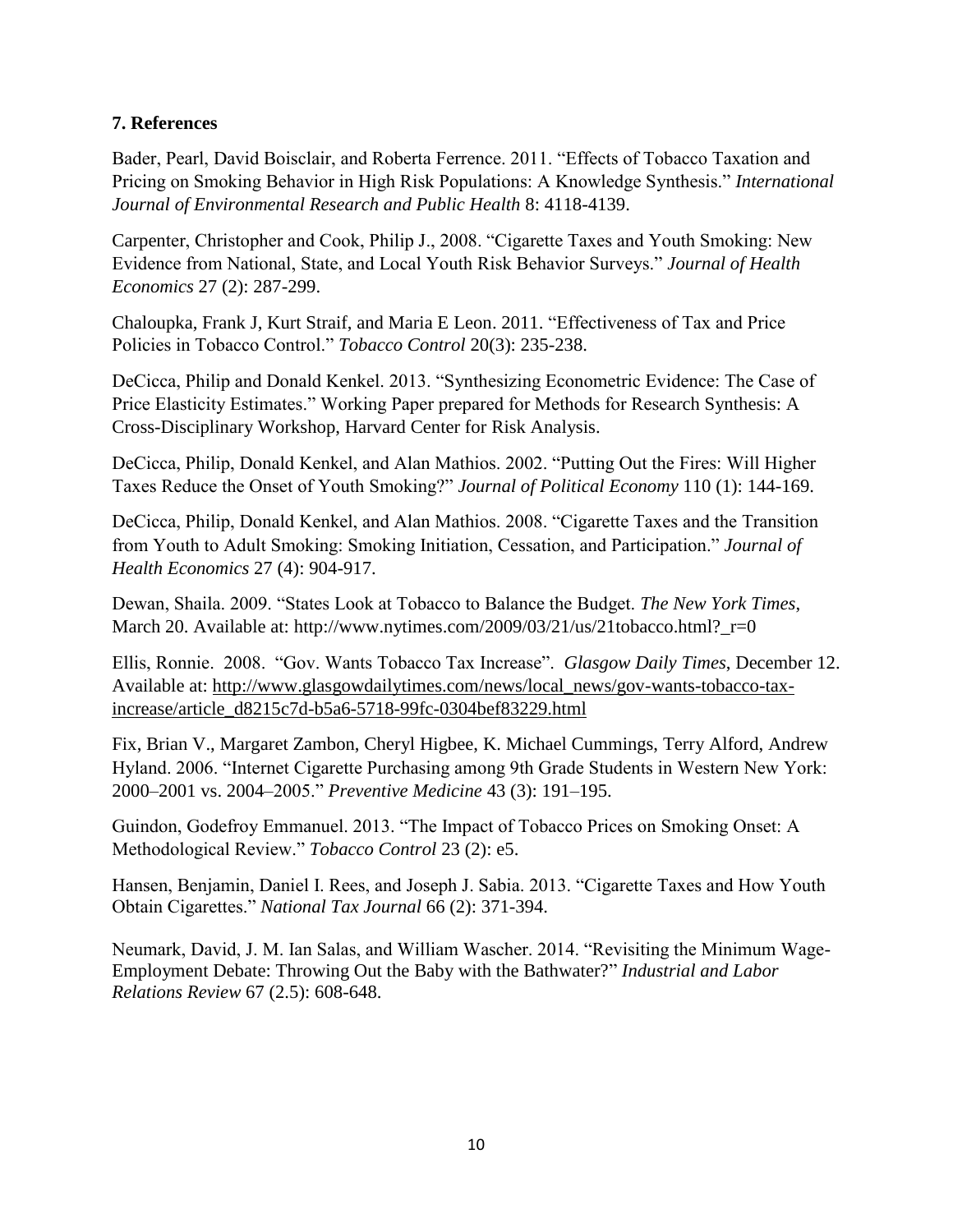|                                                                                   | 1991-2005            | 1991-2013                         | 2007-2013        |
|-----------------------------------------------------------------------------------|----------------------|-----------------------------------|------------------|
| <b>Panel I: Smoking Participation</b>                                             |                      |                                   |                  |
| Cig Tax                                                                           | $-.026***$<br>(.009) | $-.010**$<br>(.005)               | .007<br>(.006)   |
| Mean                                                                              | .267                 | .208                              | .156             |
| Semi-elasticity                                                                   | $-9.72$              | $-4.81$                           | 4.49             |
| Test of equality across periods                                                   |                      | z-value = $3.29$ (p-value = .001) |                  |
| <b>Panel II: Frequent Smoking</b>                                                 |                      |                                   |                  |
| Cig Tax                                                                           | $-.019*$<br>(.006)   | $-.007***$<br>(.003)              | 0.002<br>(0.003) |
| Mean                                                                              | .128                 | .092                              | .060             |
| Semi-elasticity                                                                   | $-14.80$             | $-7.63$                           | 3.33             |
| Test of equality across periods                                                   |                      | z-value = $3.38$ (p-value = .001) |                  |
| Year and state fixed effects                                                      | yes                  | yes                               | yes              |
| N<br>* Statistically significant at $10\%$ level: ** at 5% level: *** at 1% level | 409,385              | 883,691                           | 474,306          |

### **Table 1. Logit Estimates of the Relationship between Cigarette Taxes and Youth Smoking Using State YRBS Data**

Statistically significant at 10% level; \*\* at 5% level; \*\*\* at 1% level.

Notes: Marginal effects based on unweighted state YRBS data are reported. All regressions include the unemployment rate, clean air laws, demographics, and state and year fixed effects. Standard errors clustered by state are in parentheses.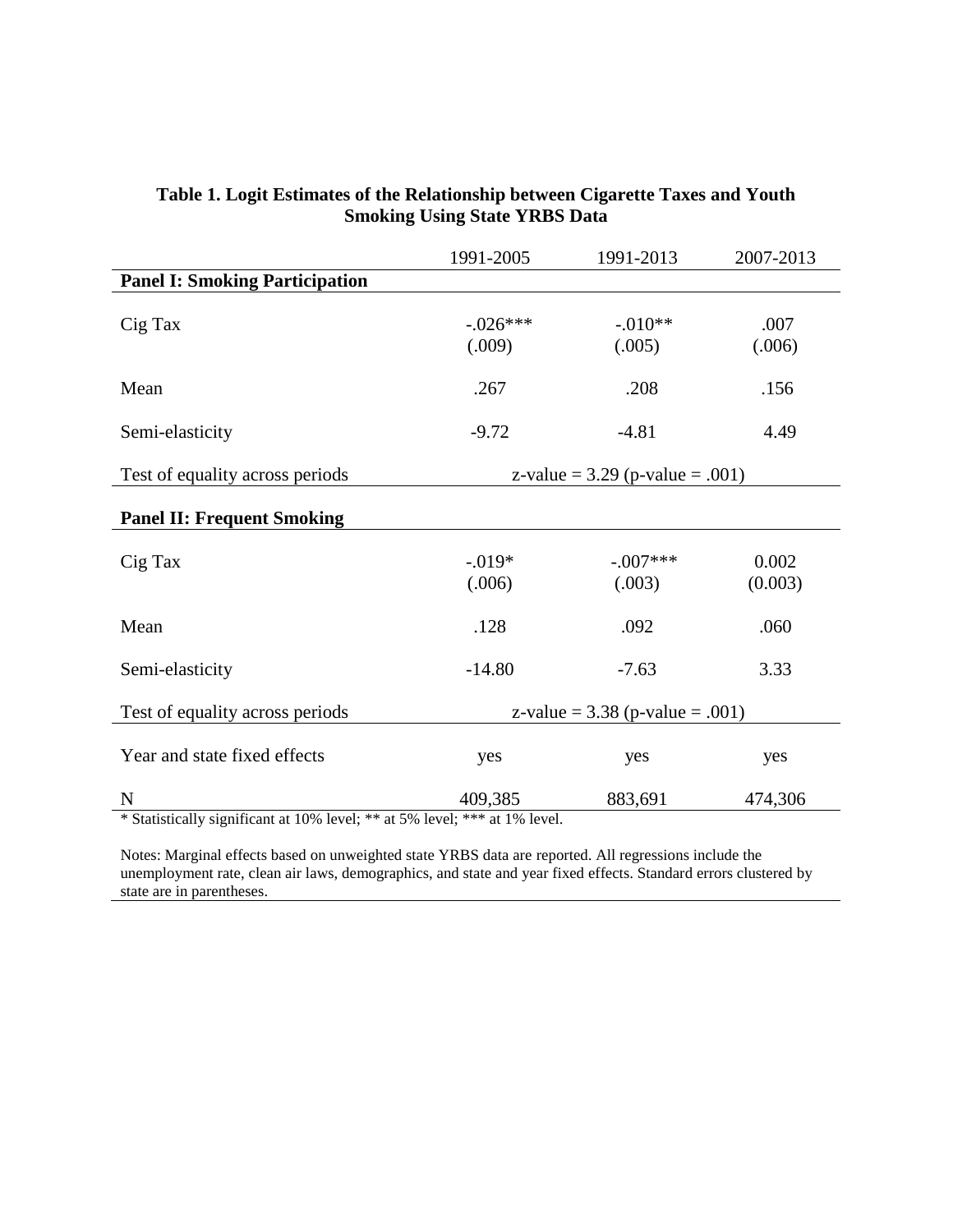|                                       | 1991-2005            | 1991-2013                          | 2007-2013           |
|---------------------------------------|----------------------|------------------------------------|---------------------|
| <b>Panel I: Smoking Participation</b> |                      |                                    |                     |
| Cig Tax                               | $-.046***$<br>(.022) | $-.028***$<br>(.009)               | $-.011$<br>(.020)   |
| Mean                                  | .297                 | .258                               | .175                |
| Semi-elasticity                       | $-15.48$             | $-10.85$                           | $-6.29$             |
| Test of equality across periods       |                      | z-value = .94 (p-value = $0.347$ ) |                     |
| <b>Panel II: Frequent Smoking</b>     |                      |                                    |                     |
| Cig Tax                               | $-.026*$<br>(.014)   | $-0.016***$<br>(0.006)             | $-0.006$<br>(0.015) |
| Mean                                  | .136                 | .113                               | .060                |
| Semi-elasticity                       | $-19.06$             | $-14.14$                           | $-10.00$            |
| Test of equality across periods       |                      | z-value = .58 (p-value = .561)     |                     |
| Year and state fixed effects          | yes                  | yes                                | yes                 |
| $\mathbf N$                           | 103,408              | 158,605                            | 55,197              |

### **Table 2. Logit Estimates of the Relationship between Cigarette Taxes and Youth Smoking Using National YRBS Data**

\* Statistically significant at 10% level; \*\* at 5% level; \*\*\* at 1% level.

Notes: Marginal effects based on weighted national YRBS data are reported. All regressions include the unemployment rate, clean air laws, demographics, and state and year fixed effects. Standard errors clustered by state are in parentheses.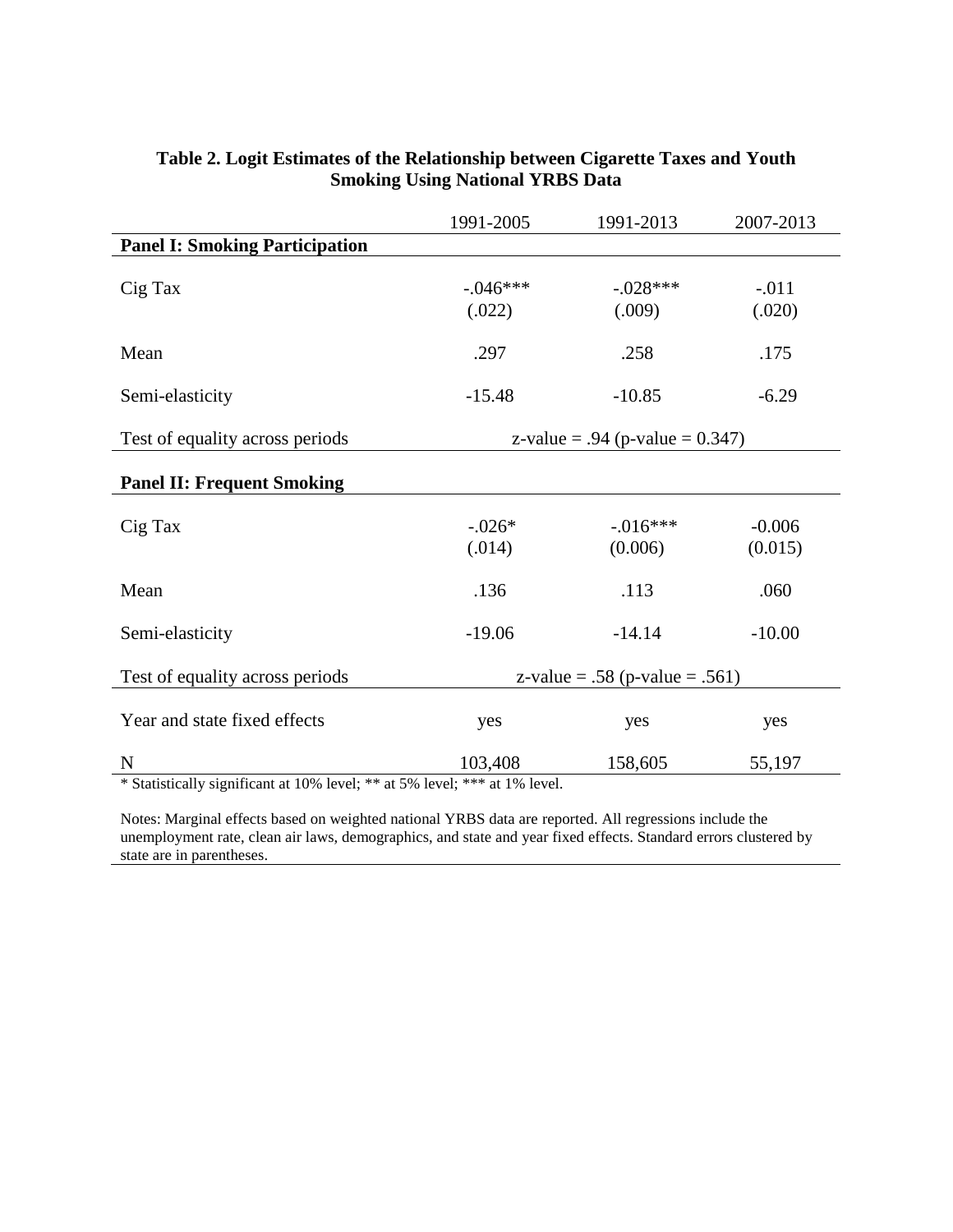|                                       | 1991-2005             | 1991-2013                         | 2007-2013      |
|---------------------------------------|-----------------------|-----------------------------------|----------------|
| <b>Panel I: Smoking Participation</b> |                       |                                   |                |
| Cig Tax                               | $-.030***$<br>(.008)  | $-.011**$<br>(.005)               | .007<br>(.006) |
| Mean                                  | .269                  | .213                              | .158           |
| Semi-elasticity                       | $-11.15$              | $-5.15$                           | 4.43           |
| Test of equality across periods       |                       | z-value = $3.46$ (p-value = .001) |                |
| <b>Panel II: Frequent Smoking</b>     |                       |                                   |                |
| Cig Tax                               | $-0.019***$<br>(.004) | $-.007***$<br>(.002)              | .002<br>(.003) |
| Mean                                  | .125                  | .092                              | .060           |
| Semi-elasticity                       | $-15.19$              | $-7.57$                           | 3.33           |
| Test of equality across periods       |                       | z-value = $3.29$ (p-value = .001) |                |
| Year and state fixed effects          | yes                   | yes                               | yes            |
| $\mathbf N$                           | 512,793               | 1,042,296                         | 529,503        |

### **Table 3. Logit Estimates of the Relationship between Cigarette Taxes and Youth Smoking Using Combined State and National YRBS Data**

\* Statistically significant at 10% level; \*\* at 5% level; \*\*\* at 1% level.

Notes: Marginal effects based on unweighted state and national YRBS data are reported. All regressions include the unemployment rate, clean air laws, demographics, and state and year fixed effects. Standard errors clustered by state are in parentheses.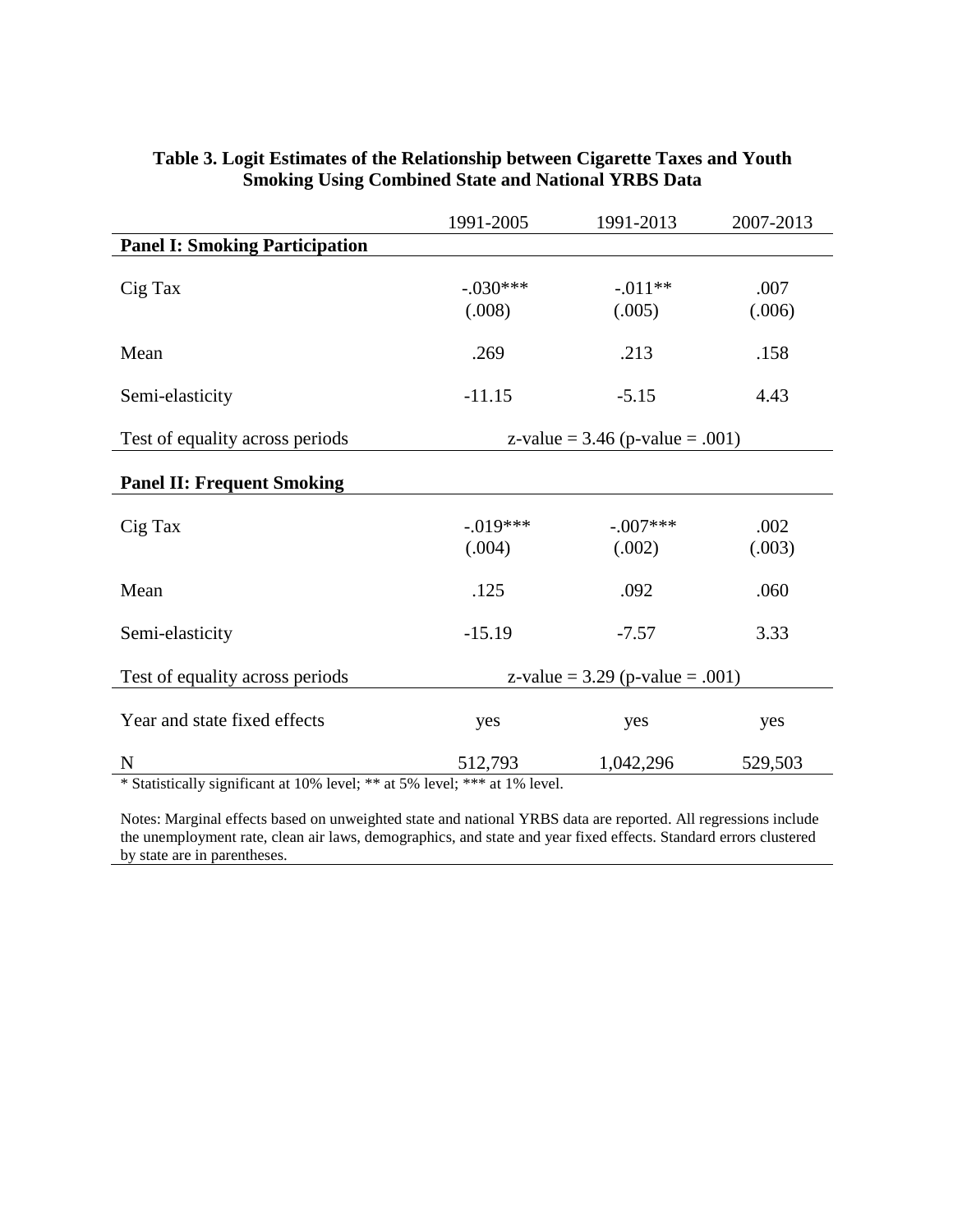|                                                              | 1991-2005         | 1991-2013                         | 2007-2013         |
|--------------------------------------------------------------|-------------------|-----------------------------------|-------------------|
| <b>Panel I: Smoking Participation</b>                        |                   |                                   |                   |
| Cig Tax                                                      | $-.007$<br>(.008) | .003<br>(.009)                    | $-.005$<br>(.006) |
| Mean                                                         | .269              | .213                              | .158              |
| Semi-elasticity                                              | $-2.69$           | 1.41                              | 3.16              |
| Test of equality across periods                              |                   | z-value = $0.18$ (p-value = .856) |                   |
| <b>Panel II: Frequent Smoking</b>                            |                   |                                   |                   |
| Cig Tax                                                      | $-.008$<br>(.006) | .000<br>(.005)                    | .001<br>(.003)    |
| Mean                                                         | .125              | .092                              | .060              |
| Semi-elasticity                                              | $-6.40$           | 0.00                              | 1.67              |
| Test of equality across periods                              |                   | z-value = $1.12$ (p-value = .262) |                   |
| Year and state fixed effects<br>State-specific linear trends | yes<br>yes        | yes<br>yes                        | yes<br>yes        |
| N                                                            | 512,793           | 1,042,296                         | 529,503           |

#### **Table 4. Logit Estimates of the Relationship between Cigarette Taxes and Youth Smoking Controlling for State-Specific Linear Time Trends**

\* Statistically significant at 10% level; \*\* at 5% level; \*\*\* at 1% level.

Notes: Marginal effects based on unweighted state and national YRBS data are reported. All regressions include the unemployment rate, clean air laws, demographics, and state and year fixed effects. Standard errors clustered by state are in parentheses.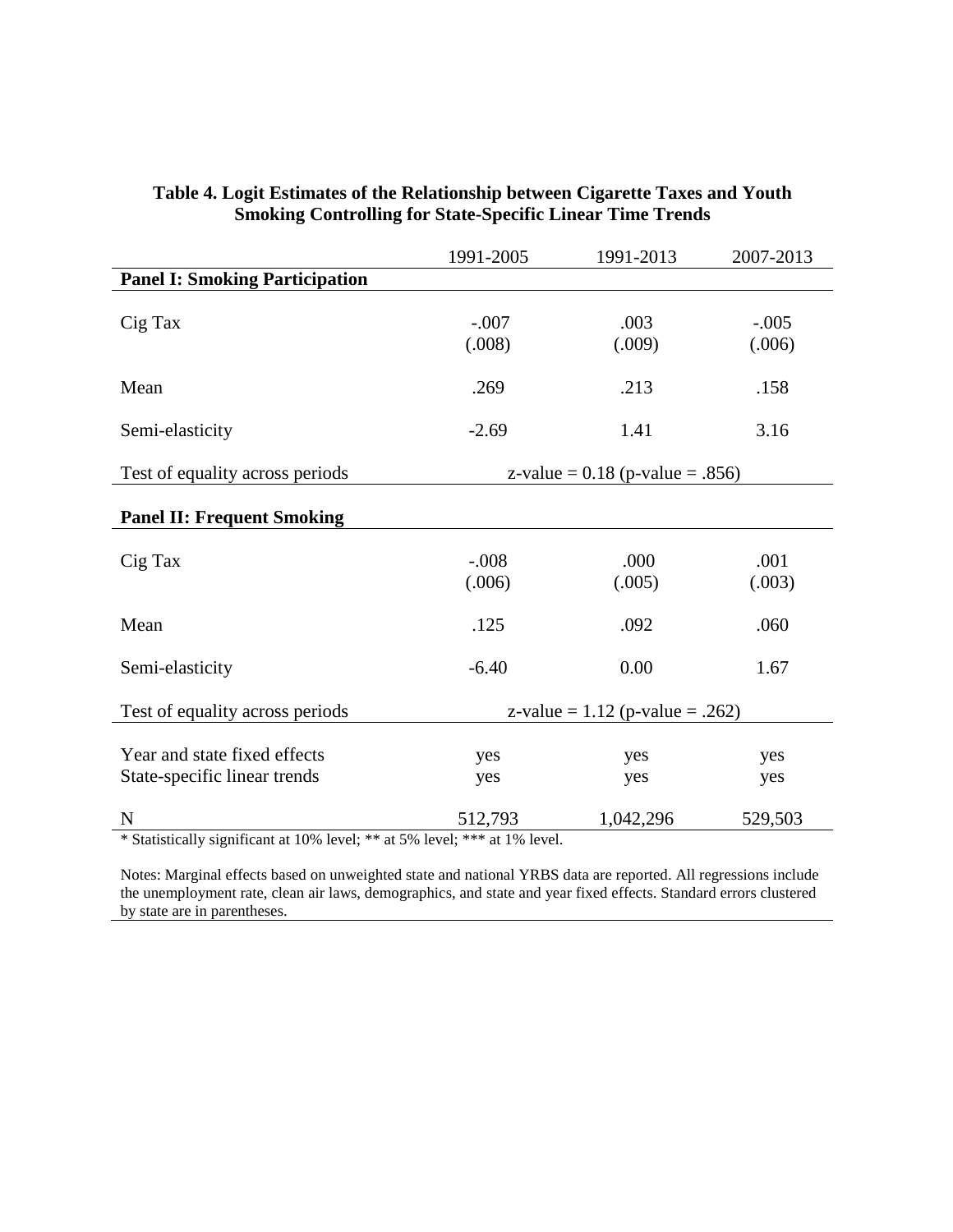|                      | 1991           | 1993     | 1995     | 1997           | 1999           | 2001           | 2003           | 2005           | 2007           | 2009           | 2011           | 2013           | <b>Total</b> |
|----------------------|----------------|----------|----------|----------------|----------------|----------------|----------------|----------------|----------------|----------------|----------------|----------------|--------------|
| <b>ALABAMA</b>       | $\overline{0}$ | 761      | 96       | 707            | 58             | 301            | 607            | $\Omega$       | 461            | 1,016          | 309            | 311            | 4,627        |
| <b>ARIZONA</b>       | $\Omega$       | 426      | $\Omega$ | 1,028          | 129            | 396            | 328            | 271            | 499            | 344            | 1,083          | 172            | 4,676        |
| <b>ARKANSAS</b>      | $\overline{0}$ | 372      | 282      | 342            | $\Omega$       | $\Omega$       | 270            | $\Omega$       | 393            | 294            | $\overline{0}$ | 299            | 2,252        |
| <b>CALIFORNIA</b>    | 1,677          | 1,900    | 630      | 1,857          | 2,410          | 2,079          | 1,626          | 1,477          | 2,005          | 2,687          | 1,796          | 2,377          | 22,521       |
| <b>COLORADO</b>      | 141            | 254      | 99       | 255            | $\theta$       | 620            | $\theta$       | $\theta$       | $\theta$       | 189            | 275            | 274            | 2,107        |
| <b>CONNECTICUT</b>   | $\overline{0}$ | $\Omega$ | 228      | 201            | $\overline{0}$ | $\overline{0}$ | $\Omega$       | 224            | $\overline{0}$ | $\overline{0}$ | $\overline{0}$ | 61             | 714          |
| <b>DELAWARE</b>      | $\overline{0}$ | $\Omega$ | 209      | $\Omega$       | $\overline{0}$ | $\Omega$       | 353            | $\Omega$       | $\overline{0}$ | $\Omega$       | 226            | $\Omega$       | 788          |
| D.C.                 | $\overline{0}$ | $\Omega$ | 474      | $\mathbf{0}$   | $\overline{0}$ | $\overline{0}$ | $\Omega$       | $\overline{0}$ | $\overline{0}$ | $\Omega$       | 297            | $\Omega$       | 771          |
| <b>FLORIDA</b>       | 1,143          | $\Omega$ | 520      | 649            | 824            | 1,026          | 1,435          | 517            | 719            | 220            | 1,372          | 952            | 9,377        |
| <b>GEORGIA</b>       | 466            | 879      | 421      | 322            | 789            | 468            | 391            | 1,765          | 338            | 1,272          | 123            | 352            | 7,586        |
| <b>HAWAII</b>        | $\overline{0}$ | $\theta$ | $\Omega$ | $\overline{0}$ | 303            | $\Omega$       | $\overline{0}$ | $\theta$       | $\overline{0}$ | $\overline{0}$ | $\Omega$       | $\Omega$       | 303          |
| <b>IDAHO</b>         | $\Omega$       | $\Omega$ | $\Omega$ | $\Omega$       | $\overline{0}$ | 144            | $\Omega$       | 228            | $\overline{0}$ | $\Omega$       | 259            | 251            | 882          |
| <b>ILLINOIS</b>      | 394            | 264      | 232      | $\overline{0}$ | 218            | 409            | 300            | 462            | 561            | 1,405          | 950            | 620            | 5,815        |
| <b>INDIANA</b>       | 263            | $\theta$ | $\Omega$ | $\theta$       | $\overline{0}$ | 170            | 403            | 162            | 391            | $\Omega$       | 261            | 802            | 2,452        |
| <b>IOWA</b>          | $\overline{0}$ | $\Omega$ | 239      | 732            | $\Omega$       | $\overline{0}$ | $\Omega$       | 232            | 241            | $\Omega$       | $\overline{0}$ | $\Omega$       | 1,444        |
| <b>KANSAS</b>        | $\Omega$       | 166      | $\theta$ | 199            | $\Omega$       | $\Omega$       | 297            | 271            | $\theta$       | 193            | 293            | 190            | 1,609        |
| <b>KENTUCKY</b>      | $\overline{0}$ | $\theta$ | 341      | $\overline{0}$ | $\Omega$       | $\overline{0}$ | $\overline{0}$ | 514            | 348            | $\Omega$       | 208            | 647            | 2,058        |
| <b>LOUISIANA</b>     | $\overline{0}$ | $\Omega$ | 731      | 536            | 586            | $\Omega$       | 645            | 141            | $\overline{0}$ | 413            | $\overline{0}$ | $\Omega$       | 3,052        |
| <b>MAINE</b>         | $\mathbf{0}$   | 241      | 149      | 231            | 192            | 201            | 187            | $\overline{0}$ | $\overline{0}$ | $\Omega$       | $\overline{0}$ | $\overline{0}$ | 1,201        |
| <b>MARYLAND</b>      | 200            | 141      | $\theta$ | 759            | $\overline{0}$ | $\Omega$       | 247            | $\Omega$       | $\overline{0}$ | $\Omega$       | $\overline{0}$ | 501            | 1,848        |
| <b>MASSACHUSETTS</b> | $\overline{0}$ | 347      | 270      | 1,522          | $\Omega$       | 248            | 208            | 248            | 696            | $\Omega$       | 279            | $\theta$       | 3,818        |
| <b>MICHIGAN</b>      | 712            | 136      | 1,059    | 473            | 502            | 318            | 388            | 287            | 284            | 312            | 605            | 469            | 5,545        |
| <b>MINNESOTA</b>     | $\overline{0}$ | 317      | $\theta$ | $\overline{0}$ | $\Omega$       | $\Omega$       | $\overline{0}$ | 93             | $\mathbf{0}$   | 185            | $\overline{0}$ | 290            | 885          |
| <b>MISSISSIPPI</b>   | 462            | 348      | 469      | 302            | 623            | 324            | $\Omega$       | $\overline{0}$ | 331            | $\Omega$       | 91             | 560            | 3,510        |

**Appendix Table 1. National YRBS State by Year Observation Count**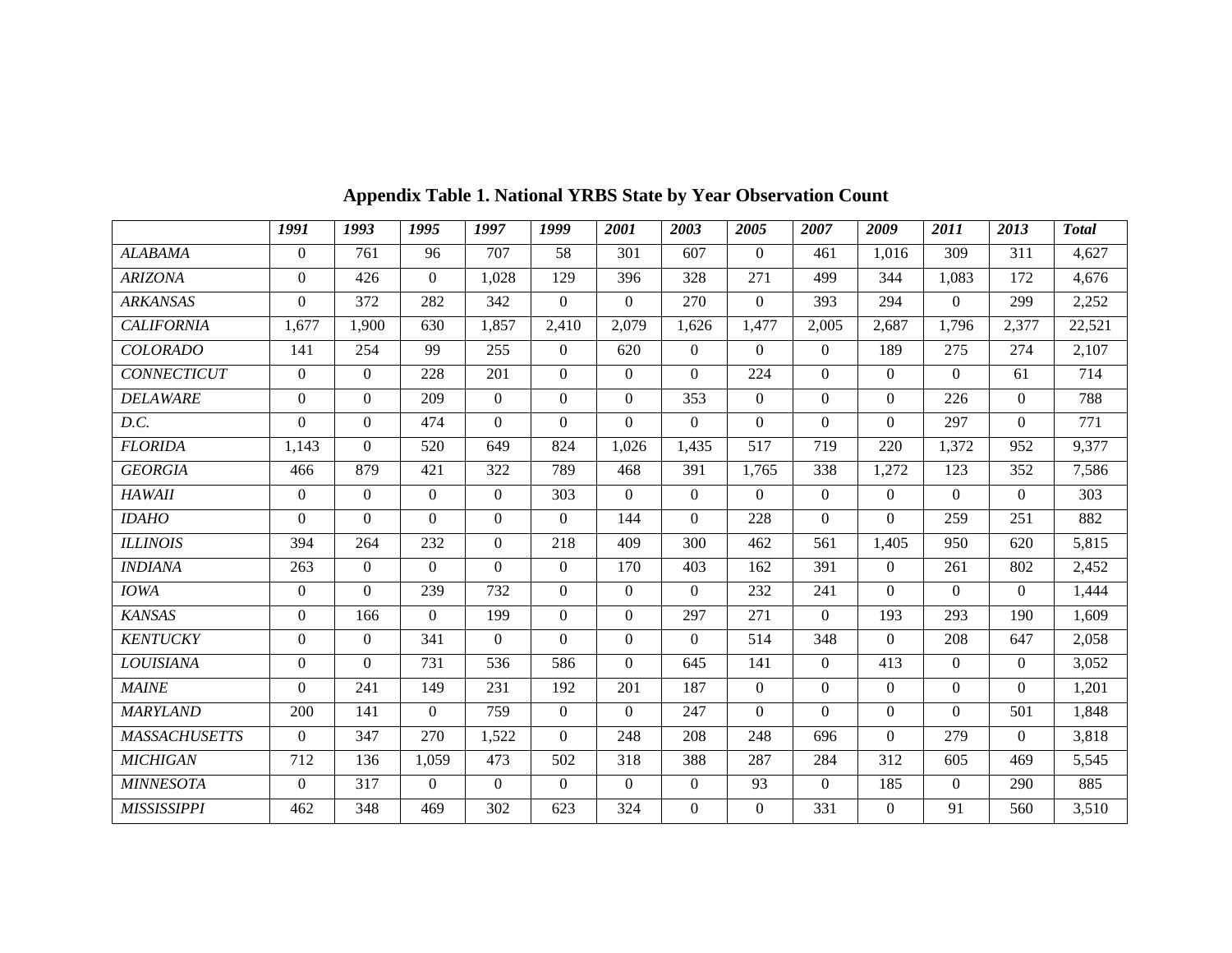| <b>MISSOURI</b>       | 237            | 178            | 534            | $\Omega$       | 546            | 449            | 253              | 99       | 337            | 81             | 332            | 266      | 3,312   |
|-----------------------|----------------|----------------|----------------|----------------|----------------|----------------|------------------|----------|----------------|----------------|----------------|----------|---------|
| <b>MONTANA</b>        | $\overline{0}$ | $\Omega$       | $\overline{0}$ | $\overline{0}$ | $\overline{0}$ | 168            | $\overline{0}$   | $\Omega$ | $\overline{0}$ | $\theta$       | $\overline{0}$ | $\theta$ | 168     |
| NEBRASKA              | $\Omega$       | 391            | $\Omega$       | $\Omega$       | $\Omega$       | $\Omega$       | $\Omega$         | $\Omega$ | $\theta$       | $\Omega$       | $\mathbf{0}$   | $\Omega$ | 391     |
| NEVADA                | $\Omega$       | $\theta$       | $\Omega$       | $\mathbf{0}$   | $\overline{0}$ | 228            | $\Omega$         | $\Omega$ | $\overline{0}$ | 381            | 195            | $\Omega$ | 804     |
| <b>NEW HAMPSHIRE</b>  | 248            | $\theta$       | $\Omega$       | $\Omega$       | $\overline{0}$ | $\Omega$       | $\Omega$         | $\Omega$ | $\theta$       | $\Omega$       | $\Omega$       | $\theta$ | 248     |
| <b>NEW JERSEY</b>     | 429            | $\Omega$       | $\Omega$       | 682            | 231            | 208            | 286              | 294      | 668            | 471            | 111            | 354      | 3,734   |
| NEW MEXICO            | 248            | 640            | $\Omega$       | 260            | $\theta$       | 144            | 99               | $\Omega$ | 213            | 583            | $\overline{0}$ | $\theta$ | 2,187   |
| <b>NEW YORK</b>       | 354            | 479            | 268            | 336            | 695            | 291            | 878              | 454      | 895            | 1,139          | 622            | 372      | 6,783   |
| NORTH CAROLINA        | $\overline{0}$ | 294            | 109            | 313            | 493            | 651            | $\Omega$         | 630      | 544            | $\overline{0}$ | 1,067          | 365      | 4,466   |
| <b>OHIO</b>           | 130            | 513            | 540            | 500            | 546            | 219            | 278              | 261      | $\Omega$       | $\Omega$       | $\Omega$       | 155      | 3,142   |
| <b>OKLAHOMA</b>       | $\overline{0}$ | $\overline{0}$ | $\Omega$       | 212            | $\mathbf{0}$   | 388            | $\Omega$         | 226      | 269            | $\Omega$       | $\Omega$       | $\theta$ | 1,095   |
| <b>OREGON</b>         | $\Omega$       | 185            | $\Omega$       | $\Omega$       | $\theta$       | 181            | $\Omega$         | 265      | $\theta$       | 239            | $\Omega$       | $\theta$ | 870     |
| PENNSYLVANIA          | 465            | 351            | 638            | 255            | 477            | $\Omega$       | $\overline{310}$ | 391      | 206            | 1,036          | 417            | 256      | 4,802   |
| <b>RHODE ISLAND</b>   | $\overline{0}$ | $\theta$       | $\Omega$       | $\Omega$       | 70             | $\overline{0}$ | $\Omega$         | $\Omega$ | $\theta$       | $\theta$       | $\overline{0}$ | $\theta$ | 70      |
| <b>SOUTH CAROLINA</b> | 274            | 385            | $\Omega$       | 484            | 769            | $\Omega$       | 839              | 271      | $\theta$       | $\Omega$       | $\overline{0}$ | $\theta$ | 3,022   |
| SOUTH DAKOTA          | 266            | $\Omega$       | $\mathbf{0}$   | $\Omega$       | $\theta$       | $\Omega$       | 290              | $\Omega$ | $\theta$       | $\theta$       | $\Omega$       | $\theta$ | 556     |
| <b>TENNESSEE</b>      | $\Omega$       | 497            | $\Omega$       | 546            | 263            | 584            | $\Omega$         | 387      | 156            | $\Omega$       | 282            | $\Omega$ | 2,715   |
| <b>TEXAS</b>          | 2,392          | 1,300          | 1,152          | 896            | 2,622          | 1,941          | 2,460            | 1,651    | 1,487          | 1,286          | 1,690          | 380      | 19,257  |
| <b>UTAH</b>           | $\overline{0}$ | $\theta$       | $\Omega$       | $\Omega$       | $\overline{0}$ | $\overline{0}$ | 173              | 271      | 196            | $\Omega$       | $\overline{0}$ | $\theta$ | 640     |
| <b>VERMONT</b>        | 137            | $\Omega$       | $\Omega$       | $\Omega$       | $\Omega$       | $\Omega$       | 227              | $\Omega$ | $\Omega$       | $\Omega$       | $\overline{0}$ | $\Omega$ | 364     |
| <b>VIRGINIA</b>       | 664            | $\theta$       | 62             | $\Omega$       | 714            | $\Omega$       | 231              | 340      | 421            | 97             | 195            | 1,080    | 3,804   |
| WASHINGTON            | 413            | 373            | 82             | 102            | $\theta$       | 47             | $\Omega$         | 100      | $\theta$       | 242            | 161            | 192      | 1,712   |
| <b>WEST VIRGINIA</b>  | $\overline{0}$ | 294            | $\overline{0}$ | $\Omega$       | $\Omega$       | 257            | $\Omega$         | 222      | 234            | 450            | 249            | $\theta$ | 1,706   |
| <b>WISCONSIN</b>      | $\Omega$       | $\Omega$       | $\Omega$       | 275            | 525            | 232            | 176              | 235      | 175            | 662            | 636            | $\theta$ | 2,916   |
|                       |                |                |                |                |                |                |                  |          |                |                |                |          |         |
| Total                 | 11,715         | 12,432         | 9,834          | 14,976         | 14,585         | 12.692         | 14,185           | 12,989   | 13,068         | 15,197         | 14,384         | 12,548   | 158,605 |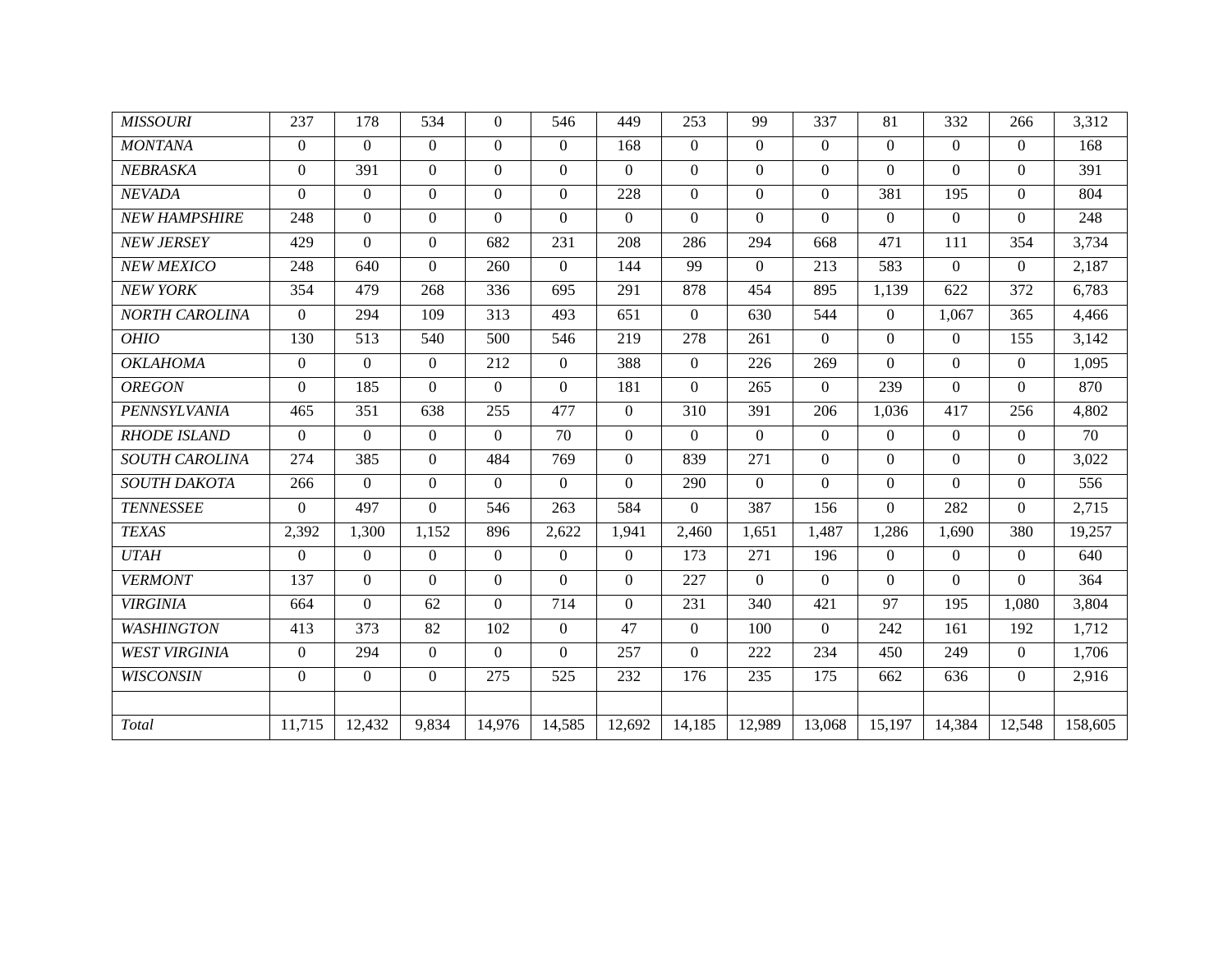|                      | 1991           | 1993             | 1995             | 1997             | 1999             | 2001           | 2003           | 2005     | 2007           | 2009     | 2011     | 2013           | <b>Total</b> |
|----------------------|----------------|------------------|------------------|------------------|------------------|----------------|----------------|----------|----------------|----------|----------|----------------|--------------|
| <b>ALABAMA</b>       | 2,294          | $\theta$         | 3,695            | 3,543            | 1,980            | 1,437          | 1,005          | 1,006    | $\Omega$       | 1,329    | 1,292    | 1,416          | 18,997       |
| <b>ALASKA</b>        | $\theta$       | $\overline{0}$   | $\Omega$         | $\Omega$         | $\mathbf{0}$     | $\overline{0}$ | 1,387          | $\Omega$ | 1,205          | 1,172    | 1,203    | 1,125          | 6,092        |
| <b>ARIZONA</b>       | $\Omega$       | $\Omega$         | $\Omega$         | $\Omega$         | $\Omega$         | $\Omega$       | 3,201          | 2,997    | 2,694          | 2,303    | 2,563    | 1,470          | 15,228       |
| <b>ARKANSAS</b>      | $\Omega$       | $\Omega$         | 2.166            | 1,885            | 1,407            | 1,614          | $\overline{0}$ | 1,406    | 1,463          | 1,507    | 1.244    | 1,366          | 14,058       |
| <b>COLORADO</b>      | $\Omega$       | $\Omega$         | $\theta$         | $\Omega$         | $\overline{0}$   | $\overline{0}$ | $\overline{0}$ | 1,417    | $\overline{0}$ | 1,399    | 1,370    | $\overline{0}$ | 4,186        |
| <b>CONNECTICUT</b>   | $\Omega$       | $\Omega$         | $\Omega$         | 1,671            | $\Omega$         | $\Omega$       | $\Omega$       | 2,085    | 1,984          | 2,310    | 1,992    | 2,305          | 12,347       |
| <b>DELAWARE</b>      | $\overline{0}$ | $\Omega$         | $\overline{0}$   | $\theta$         | 2,267            | 2,750          | 2,887          | 2,548    | 2,275          | 2,162    | 2,112    | 2,461          | 19,462       |
| <b>FLORIDA</b>       | $\Omega$       | $\Omega$         | $\boldsymbol{0}$ | $\Omega$         | $\boldsymbol{0}$ | $\overline{0}$ | 3,829          | 4,273    | 4,219          | 5,193    | 5,933    | 5,746          | 29,193       |
| <b>GEORGIA</b>       | 2,116          | 1,549            | $\Omega$         | $\theta$         | $\mathbf{0}$     | $\Omega$       | 1,919          | 1,582    | 2,256          | 1,706    | 1,722    | 1,727          | 14,577       |
| <b>IDAHO</b>         | $\overline{0}$ | $\theta$         | $\boldsymbol{0}$ | $\Omega$         | $\boldsymbol{0}$ | 1,604          | 1,651          | 1,374    | 1,317          | 2,020    | 1,610    | 1,794          | 11,370       |
| <b>ILLINOIS</b>      | $\Omega$       | $\Omega$         | $\boldsymbol{0}$ | $\Omega$         | $\overline{0}$   | $\overline{0}$ | $\overline{0}$ | $\Omega$ | 2,239          | 2,736    | 3,216    | 2,943          | 11,134       |
| <b>INDIANA</b>       | $\Omega$       | $\Omega$         | $\Omega$         | $\Omega$         | $\overline{0}$   | $\Omega$       | 1,542          | 1,452    | 2,172          | 1,423    | 2,659    | $\Omega$       | 9,248        |
| <b>IOWA</b>          | $\overline{0}$ | $\Omega$         | $\theta$         | $\Omega$         | $\boldsymbol{0}$ | $\overline{0}$ | $\overline{0}$ | 1,324    | 1,388          | $\theta$ | 1,482    | $\Omega$       | 4,194        |
| <b>KANSAS</b>        | $\Omega$       | $\Omega$         | $\boldsymbol{0}$ | $\boldsymbol{0}$ | $\boldsymbol{0}$ | $\overline{0}$ | $\overline{0}$ | 1,580    | 1,624          | 1,931    | 1,749    | 1,813          | 8,697        |
| <b>KENTUCKY</b>      | $\Omega$       | $\theta$         | $\Omega$         | $\Omega$         | $\mathbf{0}$     | $\Omega$       | 1,495          | 3,073    | 3,238          | 1,621    | 1,639    | 1,495          | 12,561       |
| <b>LOUISIANA</b>     | $\Omega$       | $\Omega$         | $\Omega$         | $\Omega$         | $\boldsymbol{0}$ | $\overline{0}$ | $\overline{0}$ | $\Omega$ | 1,201          | 916      | 1,004    | 943            | 4,064        |
| <b>MAINE</b>         | $\Omega$       | $\boldsymbol{0}$ | 1,342            | 1,761            | $\overline{0}$   | 1,252          | 1,550          | 1,262    | 1,224          | 7,987    | 8,695    | 7,874          | 32,947       |
| <b>MARYLAND</b>      | $\Omega$       | $\Omega$         | $\Omega$         | $\Omega$         | $\Omega$         | $\Omega$       | $\overline{0}$ | 1,341    | 1,382          | 1,488    | 2,540    | 48,111         | 54,862       |
| <b>MASSACHUSETTS</b> | $\overline{0}$ | 3,137            | 3,970            | 3,800            | 4,156            | 3,808          | 3,298          | 3,067    | 2,899          | 2,521    | 2,540    | 2,594          | 35,790       |
| <b>MICHIGAN</b>      | $\Omega$       | $\Omega$         | $\Omega$         | 4,144            | 2,508            | 3,282          | 3,160          | 3,033    | 3,239          | 3,097    | 3,894    | 3,930          | 30,287       |
| <b>MISSISSIPPI</b>   | $\Omega$       | 1,394            | 1,214            | 1,412            | 1,538            | 1,686          | 1,419          | $\Omega$ | 1,462          | 1,684    | 1,719    | 1,456          | 14,984       |
| <b>MISSOURI</b>      | $\overline{0}$ | $\overline{0}$   | 4,682            | 1,407            | 1,590            | 1,584          | 1,490          | 1,813    | 1,465          | 1,540    | $\Omega$ | 1,505          | 17,076       |
| <b>MONTANA</b>       | $\Omega$       | 2,405            | 2,413            | 2,443            | 2,798            | 2,422          | 2,513          | 2,815    | 3,689          | 1,715    | 3,859    | 4,565          | 31,637       |
| NEBRASKA             | 2,278          | 3,113            | $\Omega$         | $\Omega$         | $\Omega$         | $\Omega$       | 2,623          | 3,505    | $\Omega$       | $\Omega$ | 3,570    | 1,731          | 16,820       |
| NEVADA               | $\overline{0}$ | 1,943            | 1,472            | 1,410            | 1,638            | 1,380          | 1,892          | 1,474    | 1,686          | 1,948    | $\Omega$ | 1,959          | 16,802       |
| <b>NEW HAMPSHIRE</b> | $\Omega$       | 2,589            | 2,079            | $\theta$         | $\overline{0}$   | $\Omega$       | 1,276          | 1,230    | 1,585          | 1,450    | 1,362    | 1,568          | 13,139       |
| <b>NEW JERSEY</b>    | $\Omega$       | $\theta$         | $\Omega$         | $\theta$         | $\Omega$         | 1,965          | $\overline{0}$ | 1,460    | $\Omega$       | 1,692    | 1,582    | 1,622          | 8,321        |

**Appendix Table 2. State YRBS State by Year Observation Count**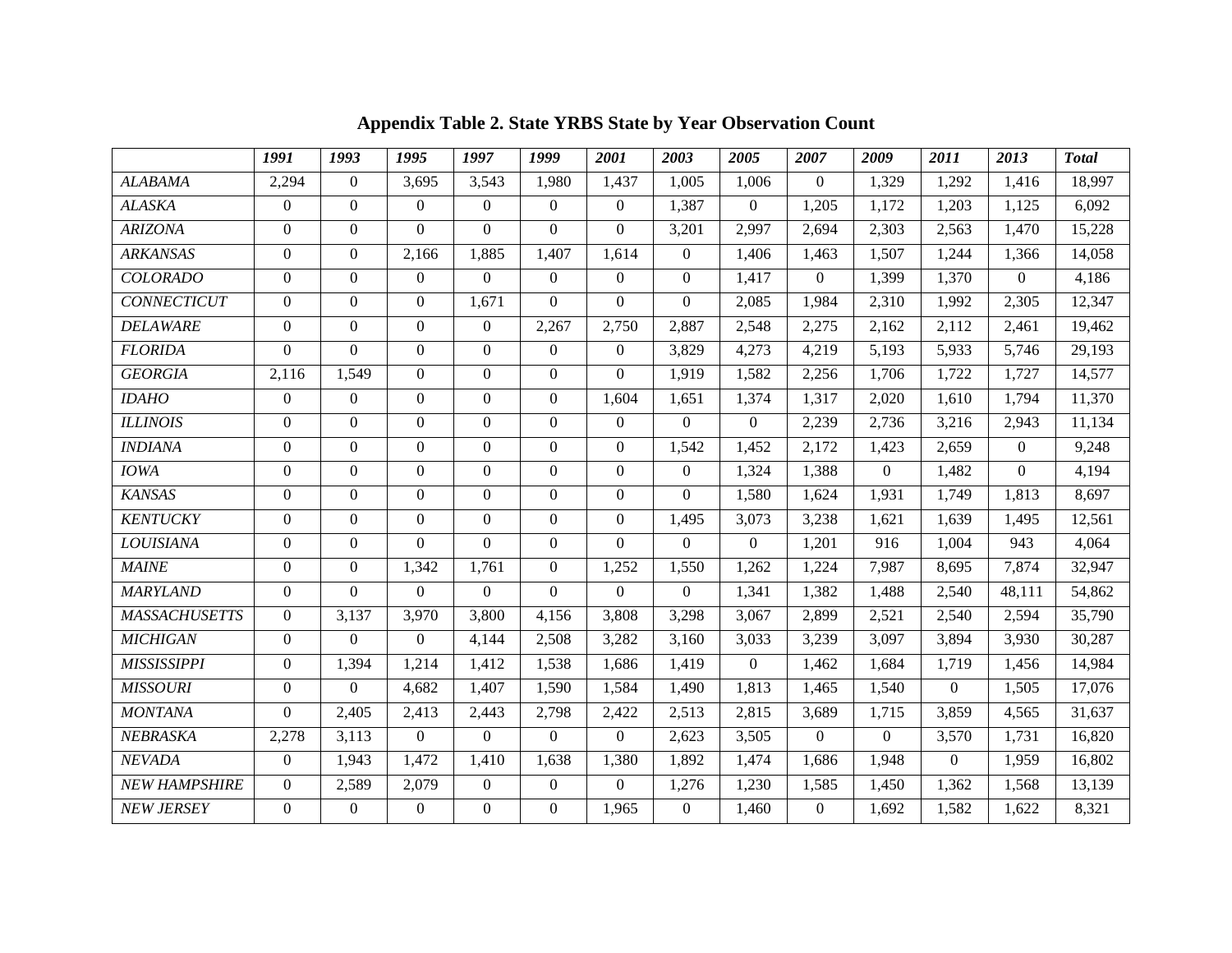| <b>NEW MEXICO</b>               | 2,776    | $\Omega$ | $\Omega$ | $\Omega$ | $\Omega$       | $\Omega$ | $\Omega$ | 5,022    | 2,368    | 4,562    | 5,362    | 4,996    | 25,086  |
|---------------------------------|----------|----------|----------|----------|----------------|----------|----------|----------|----------|----------|----------|----------|---------|
| <b>NEW YORK</b>                 | $\Omega$ | $\Omega$ | $\Omega$ | 3,575    | 3,261          | $\Omega$ | 8,663    | 8,985    | 12,192   | 13,289   | 12,099   | 9.620    | 71,684  |
| <b>NORTH</b><br><b>CAROLINA</b> | $\Omega$ | 2,664    | 1,888    | $\Omega$ | $\Omega$       | 2,408    | 2,422    | 3,761    | 3,346    | 5,445    | 2,161    | 1,758    | 25,853  |
| NORTH DAKOTA                    | $\Omega$ | $\Omega$ | $\Omega$ | $\Omega$ | 1,730          | 1,495    | 1.562    | 1.631    | 1,636    | 1,737    | 1.799    | 1.843    | 13,433  |
| <b>OHIO</b>                     | $\Omega$ | 2,373    | $\Omega$ | 2,111    | 1.968          | $\Omega$ | 1,133    | 1,323    | 2,355    | $\Omega$ | 1,281    | 1.416    | 13,960  |
| OKLAHOMA                        | $\Omega$ | $\theta$ | $\Omega$ | $\Omega$ | $\Omega$       | $\Omega$ | 1,316    | 1,632    | 2,490    | 1.361    | 1,111    | 1,428    | 9,338   |
| PENNSYLVANIA                    | $\Omega$ | $\Omega$ | $\theta$ | $\Omega$ | $\overline{0}$ | $\Omega$ | $\Omega$ | $\Omega$ | $\Omega$ | 1,977    | $\Omega$ | $\Omega$ | 1,977   |
| <b>RHODE ISLAND</b>             | $\Omega$ | $\Omega$ | $\Omega$ | 1,433    | $\Omega$       | 1,303    | 1,705    | 2,206    | 2.014    | 2.940    | 3.585    | 2,250    | 17.436  |
| <b>SOUTH</b><br><b>CAROLINA</b> | 5,286    | 4,507    | 5,165    | 5,175    | 4,302          | $\Omega$ | $\Omega$ | 1,198    | 1,122    | 1,007    | 1,304    | 1.476    | 30,542  |
| SOUTH DAKOTA                    | 1,287    | 1,302    | 1,132    | 1.519    | 1,598          | 1.448    | 1,682    | 1,479    | 1.452    | 2,012    | $\Omega$ | 1.210    | 16,121  |
| <b>TENNESSEE</b>                | $\Omega$ | 3,200    | $\Omega$ | $\Omega$ | $\overline{0}$ | $\Omega$ | 1,850    | 1,472    | 1.952    | 2,122    | 2,499    | 1.719    | 14,814  |
| <b>TEXAS</b>                    | $\Omega$ | 0        | $\Omega$ | $\Omega$ | $\Omega$       | 6,587    | $\Omega$ | 3,880    | 3,162    | 3,324    | 3,771    | 2,889    | 23,613  |
| <b>UTAH</b>                     | 4,353    | 4.309    | 3,139    | 1,337    | $\Omega$       | 1.013    | 1,371    | 1.455    | 1.829    | 1,505    | 1.597    | 2,057    | 23,965  |
| <b>VERMONT</b>                  | $\Omega$ | $\Omega$ | $\Omega$ | $\theta$ | 8,550          | 8,937    | 7,876    | 9,059    | 7,294    | 9,884    | 8,123    | $\Omega$ | 59,723  |
| <b>VIRGINIA</b>                 | $\Omega$ | $\Omega$ | $\Omega$ | $\Omega$ | $\Omega$       | $\Omega$ | $\Omega$ | $\Omega$ | $\Omega$ | 0        | 1,329    | 6,338    | 7,667   |
| <i>WEST VIRGINIA</i>            | $\Omega$ | 2,729    | 2,007    | 1,751    | 1.440          | $\Omega$ | 1.655    | 1.301    | 1.299    | 1.499    | 2,031    | 1.702    | 17.414  |
| <b>WISCONSIN</b>                | $\Omega$ | 3.169    | $\Omega$ | 1,239    | 1,250          | 1.955    | 1.997    | 2,264    | 1.986    | 2,333    | 2,863    | 2,691    | 21,747  |
| <b>WYOMING</b>                  | $\Omega$ | $\theta$ | 1,629    | 1,916    | 1,589          | 2,643    | 1.480    | 2,310    | 2,035    | 2,633    | 2,265    | 2,745    | 21,245  |
|                                 |          |          |          |          |                |          |          |          |          |          |          |          |         |
| Total                           | 20,390   | 40,383   | 37,993   | 43,532   | 45,570         | 52,573   | 72,849   | 96,095   | 96,438   | 112,480  | 115,731  | 149,657  | 883,691 |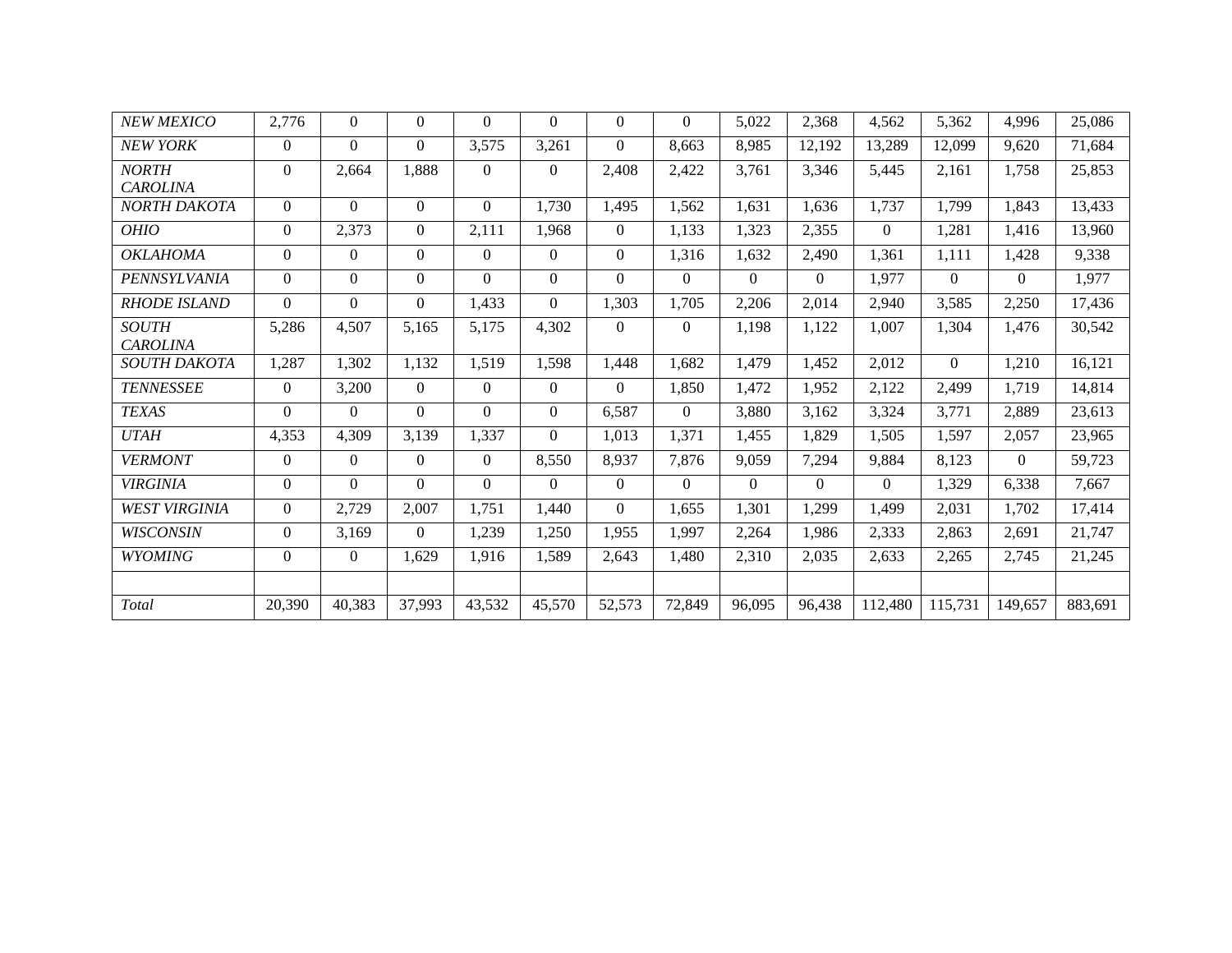| Dependent Variables          | 1991-2005 | 1991-2007 | 1991-2009 | 1991-2011 | 1991-2013 |
|------------------------------|-----------|-----------|-----------|-----------|-----------|
| <b>Smoking Participation</b> | 0.269     | 0.254     | 0.241     | 0.228     | 0.213     |
|                              | (0.443)   | (0.436)   | (0.428)   | (0.420)   | (0.410)   |
| <b>Frequent Smoking</b>      | 0.125     | 0.117     | 0.108     | 0.101     | 0.092     |
|                              | (0.331)   | (0.321)   | (0.311)   | (0.301)   | (0.290)   |
| <b>Everyday Smoking</b>      | 0.094     | 0.088     | 0.082     | 0.076     | 0.069     |
|                              | (0.292)   | (0.283)   | (0.274)   | (0.265)   | (0.254)   |
| <b>Independent Variables</b> |           |           |           |           |           |
| Age                          | 16.009    | 16.003    | 15.993    | 15.987    | 15.971    |
|                              | (1.254)   | (1.250)   | (1.251)   | (1.250)   | (1.248)   |
| Male                         | 0.486     | 0.486     | 0.485     | 0.485     | 0.485     |
|                              | (0.500)   | (0.500)   | (0.500)   | (0.500)   | (0.500)   |
| <b>Black</b>                 | 0.155     | 0.152     | 0.149     | 0.147     | 0.149     |
|                              | (0.362)   | (0.359)   | (0.357)   | (0.354)   | (0.356)   |
| Hispanic                     | 0.103     | 0.100     | 0.100     | 0.098     | 0.093     |
|                              | (0.303)   | (0.300)   | (0.301)   | (0.298)   | (0.290)   |
| Asian                        | 0.032     | 0.032     | 0.034     | 0.035     | 0.037     |
|                              | (0.175)   | (0.177)   | (0.181)   | (0.184)   | (0.189)   |
| <b>Other Race</b>            | 0.078     | 0.089     | 0.099     | 0.111     | 0.122     |
|                              | (0.268)   | (0.285)   | (0.299)   | (0.315)   | (0.327)   |
| Grade                        | 10.306    | 10.306    | 10.311    | 10.319    | 10.325    |
|                              | (1.291)   | (1.280)   | (1.272)   | (1.268)   | (1.263)   |
| Cigarette Taxes (2005\$)     | 0.556     | 0.638     | 0.752     | 0.866     | 0.957     |
|                              | (0.446)   | (0.505)   | (0.616)   | (0.734)   | (0.776)   |
| <b>Unemployment Rates</b>    | 0.050     | 0.049     | 0.055     | 0.059     | 0.061     |
|                              | (0.013)   | (0.012)   | (0.019)   | (0.021)   | (0.020)   |
| $\mathbf N$                  | 512,793   | 622,299   | 749,976   | 880,091   | 1,042,296 |

**Appendix Table 3. Summary Statistics for Combined State and National YRBS** 

Notes: Unweighted means are reported. Standard deviations are in parentheses.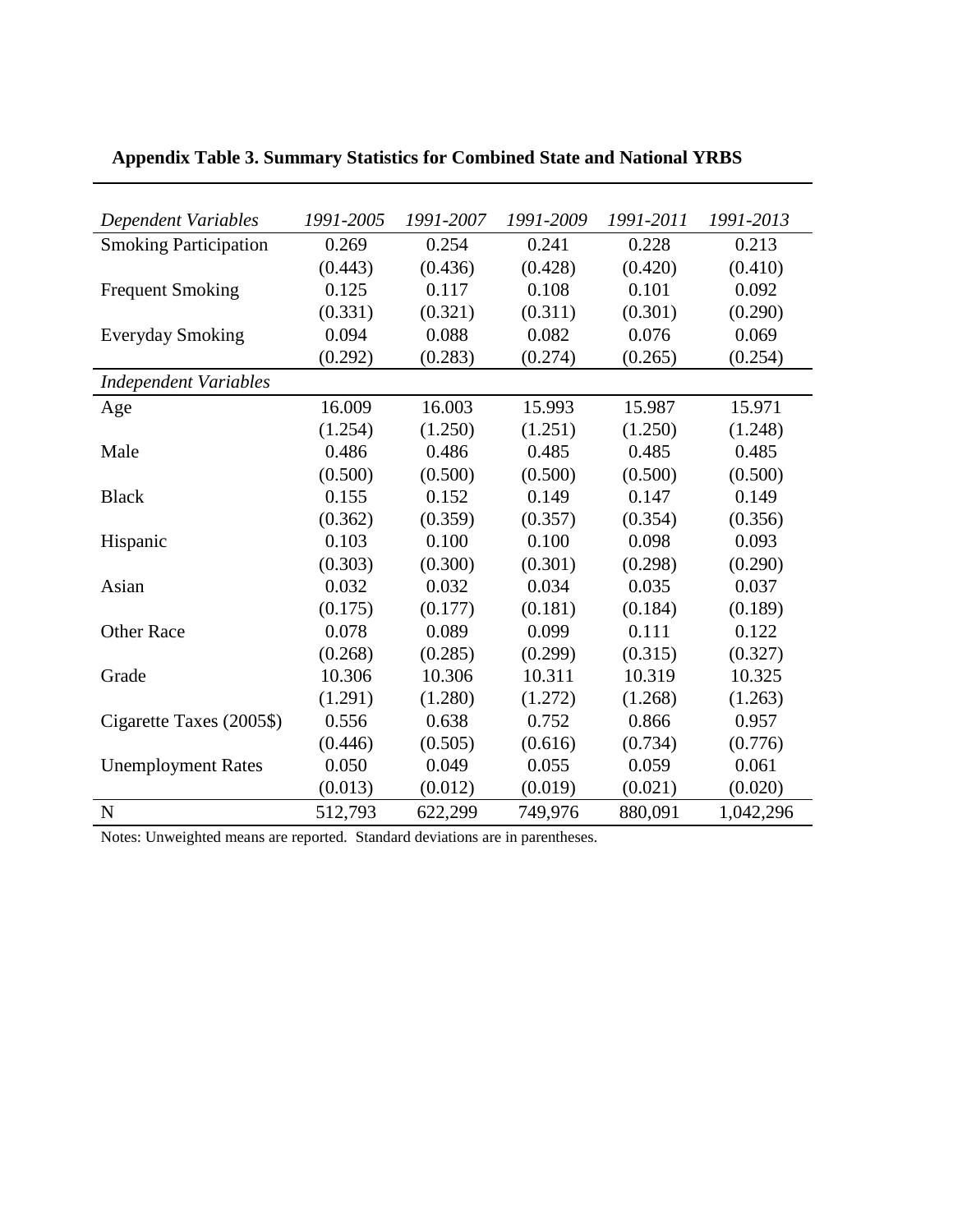|                                       | 1991-2005            | 1991-2007          | 1991-2009             | 1991-2011            | 1991-2013           |
|---------------------------------------|----------------------|--------------------|-----------------------|----------------------|---------------------|
|                                       | (I)                  | (2)                | (3)                   | (4)                  | (5)                 |
| <b>Panel I: Smoking Participation</b> |                      |                    |                       |                      |                     |
| Cig Tax                               | $-.026***$<br>(.009) | $-.015*$<br>(.009) | $-0.016***$<br>(.006) | $-0.012**$<br>(.005) | $-.010**$<br>(.005) |
| Mean                                  | .267                 | .251               | .237                  | .224                 | .208                |
| Semi-<br>elasticity                   | $-9.72$              | $-5.97$            | $-6.75$               | $-5.37$              | $-4.81$             |
| <b>Panel II: Frequent Smoking</b>     |                      |                    |                       |                      |                     |
| Cig Tax                               | $-.019***$           | $-.011**$          | $-.009***$            | $-.008***$           | $-.007***$          |
|                                       | (.006)               | (.005)             | (.003)                | (.003)               | (.003)              |
| Mean                                  | .128                 | .119               | .109                  | .101                 | .092                |
| Semi-<br>elasticity                   | $-14.80$             | $-9.26$            | $-8.22$               | $-7.90$              | $-7.63$             |
| State and year<br><b>FEs</b>          | yes                  | yes                | yes                   | yes                  | yes                 |
| $\mathbf N$                           | 409,385              | 505,823            | 618,303               | 734,034              | 883,691             |

# **Appendix Table 4. Logit Estimates of the Relationship between Cigarette Taxes and Youth Smoking Using State YRBS Data**

\* Statistically significant at 10% level; \*\* at 5% level; \*\*\* at 1% level.

Notes: Marginal effects based on unweighted state YRBS data are reported. All regressions include the unemployment rate, clean air laws, demographics, and state and year fixed effects. Standard errors clustered by state are in parentheses.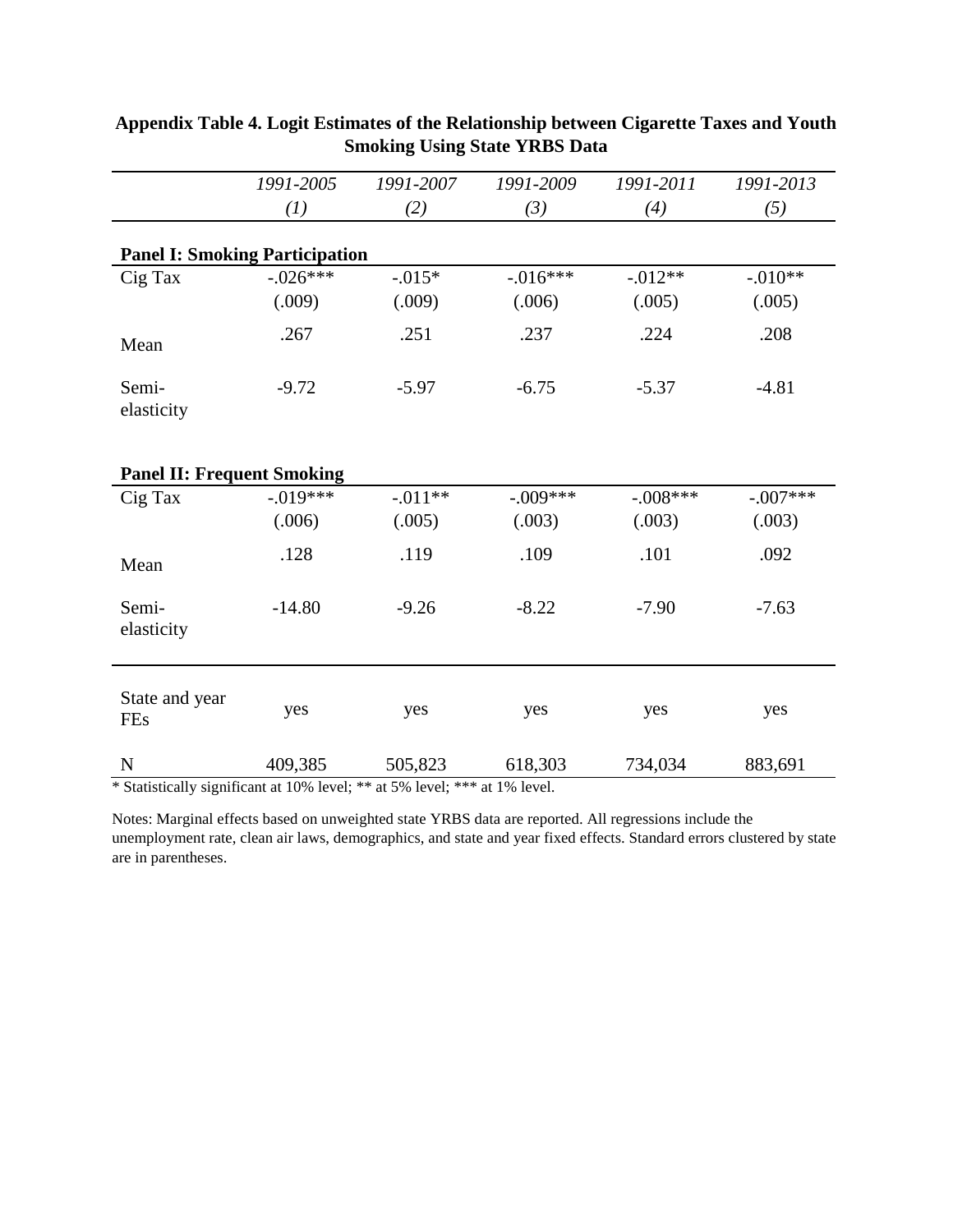|                     | 1991-2005                             | 1991-2007  | 1991-2009  | 1991-2011  | 1991-2013   |
|---------------------|---------------------------------------|------------|------------|------------|-------------|
|                     | (I)                                   | (2)        | (3)        | (4)        | (5)         |
|                     | <b>Panel I: Smoking Participation</b> |            |            |            |             |
| Cig Tax             | $-.046***$                            | $-.033***$ | $-.031***$ | $-.026***$ | $-.028***$  |
|                     | (.022)                                | (.017)     | (.013)     | (.011)     | (.009)      |
| Mean                | .297                                  | .286       | .276       | .267       | .258        |
| Semi-<br>elasticity | $-15.48$                              | $-11.53$   | $-11.23$   | $-9.75$    | $-10.85$    |
|                     | <b>Panel II: Frequent Smoking</b>     |            |            |            |             |
| Cig Tax             | $-.026*$                              | $-.022*$   | $-.022***$ | $-.016**$  | $-0.016***$ |
|                     | (.014)                                | (.012)     | (.008)     | (.007)     | (.006)      |
| Mean                | .136                                  | .13        | .124       | .118       | .113        |
| Semi-<br>elasticity | $-19.06$                              | $-16.88$   | $-17.76$   | $-13.56$   | $-14.14$    |
| State/year<br>FEs   | yes                                   | yes        | yes        | yes        | yes         |
|                     |                                       |            |            |            |             |
| ${\bf N}$           | 103,408                               | 116,476    | 131,673    | 146,057    | 158,605     |

# **Appendix Table 5. Logit Estimates of the Relationship between Cigarette Taxes and Youth Smoking Using National YRBS Data**

\* Statistically significant at 10% level; \*\* at 5% level; \*\*\* at 1% level.

Notes: Marginal effects based on weighted national YRBS data are reported. All regressions include the unemployment rate, clean air laws, demographics, and state and year fixed effects. Standard errors clustered by state are in parentheses.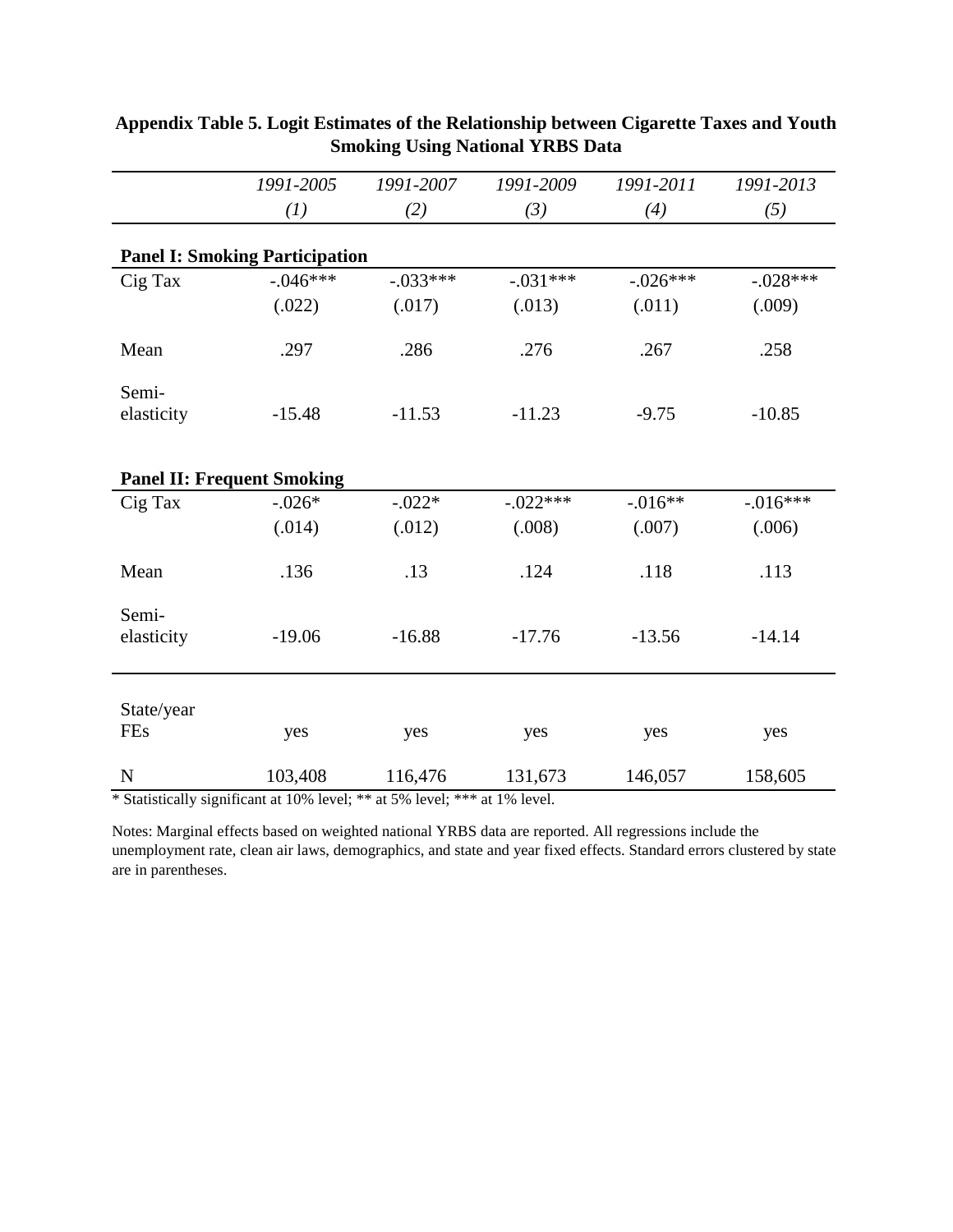|                                       | 1991-2005  | 1991-2007   | 1991-2009  | 1991-2011  | 1991-2013  |
|---------------------------------------|------------|-------------|------------|------------|------------|
|                                       | (I)        | (2)         | (3)        | (4)        | (5)        |
| <b>Panel I: Smoking Participation</b> |            |             |            |            |            |
| Cig Tax                               | $-.030***$ | $-.019**$   | $-018***$  | $-.014***$ | $-.011**$  |
|                                       | (.008)     | (.007)      | (.005)     | (.005)     | (.005)     |
| Mean                                  | 0.269      | 0.254       | 0.241      | 0.228      | 0.213      |
| Semi-<br>elasticity                   | $-11.15$   | $-7.47$     | $-7.48$    | $-6.13$    | $-5.15$    |
| <b>Panel II: Frequent Smoking</b>     |            |             |            |            |            |
| Cig Tax                               | $-.019***$ | $-0.012***$ | $-.010***$ | $-.009***$ | $-.007***$ |
|                                       | (.004)     | (.004)      | (.002)     | (.003)     | (.002)     |
| Mean                                  | 0.125      | 0.117       | 0.108      | 0.101      | 0.092      |
| Semi-<br>elasticity                   | $-15.19$   | $-10.28$    | $-9.22$    | $-8.91$    | $-7.57$    |
| State and<br>Year FEs                 | yes        | yes         | yes        | yes        | yes        |
| ${\bf N}$                             | 512,793    | 622,299     | 749,976    | 880,091    | 1,042,296  |

# **Appendix Table 6. Logit Estimates of the Relationship between Cigarette Taxes and Youth Smoking Using Combined State and National YRBS Data**

\* Statistically significant at 10% level; \*\* at 5% level; \*\*\* at 1% level.

Notes: Marginal effects based on unweighted state and national YRBS data are reported. All regressions include the unemployment rate, clean air laws, demographics, and state and year fixed effects. Standard errors clustered by state are in parentheses.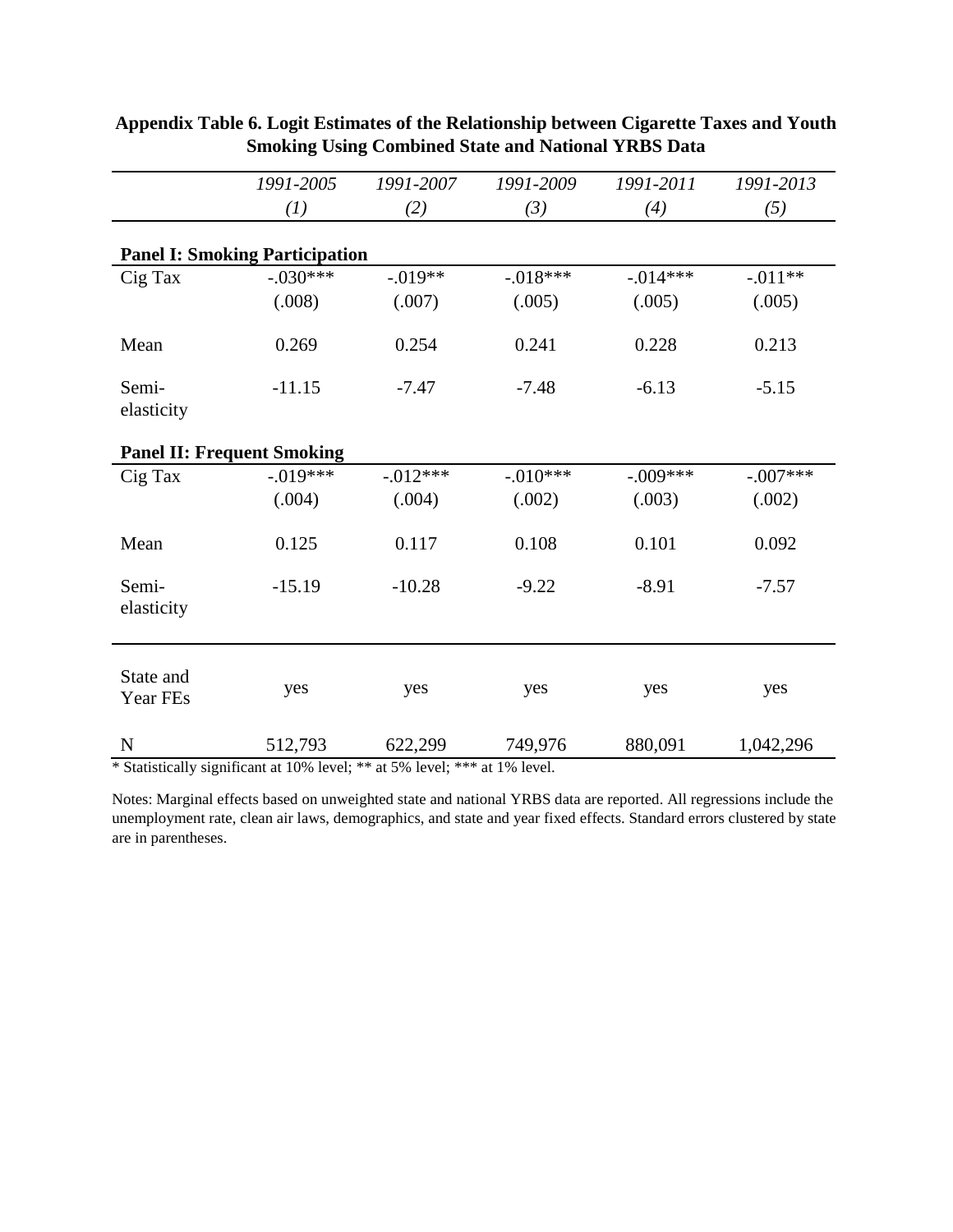|                                       | 1991-2005                          | 1991-2013              | 2007-2013        |  |
|---------------------------------------|------------------------------------|------------------------|------------------|--|
| <b>Panel I: Smoking Participation</b> |                                    |                        |                  |  |
| Cig Tax                               | $-.038*$<br>(.020)                 | $-.034**$<br>(.018)    | 0.007<br>(0.016) |  |
| Mean                                  | .272                               | .239                   | .175             |  |
| Semi-elasticity                       | $-13.96$                           | $-7.97$                | 4.00             |  |
| Test of equality across periods       | z-value = $1.54$ (p-value = 0.123) |                        |                  |  |
| <b>Panel II: Frequent Smoking</b>     |                                    |                        |                  |  |
| Cig Tax                               | $-.019$<br>(.012)                  | $-0.012***$<br>(0.004) | 0.002<br>(0.007) |  |
| Mean                                  | .108                               | .092                   | .060             |  |
| Semi-elasticity                       | $-17.53$                           | $-13.10$               | 3.33             |  |
| Test of equality across periods       | z-value = $1.26$ (p-value = 0.208) |                        |                  |  |
| Year and state fixed effects          | yes                                | yes                    | yes              |  |
| $\mathbf N$                           | 103,408                            | 158,605                | 55,197           |  |

# **Appendix Table 7. Logit Estimates of the Relationship between Cigarette Taxes and Youth Smoking Using Unweighted National YRBS Data**

\* Statistically significant at 10% level; \*\* at 5% level; \*\*\* at 1% level.

Notes: Marginal effects based on unweighted national YRBS data are reported. All regressions include the unemployment rate, clean air laws, demographics, and state and year fixed effects. Standard errors clustered by state are in parentheses.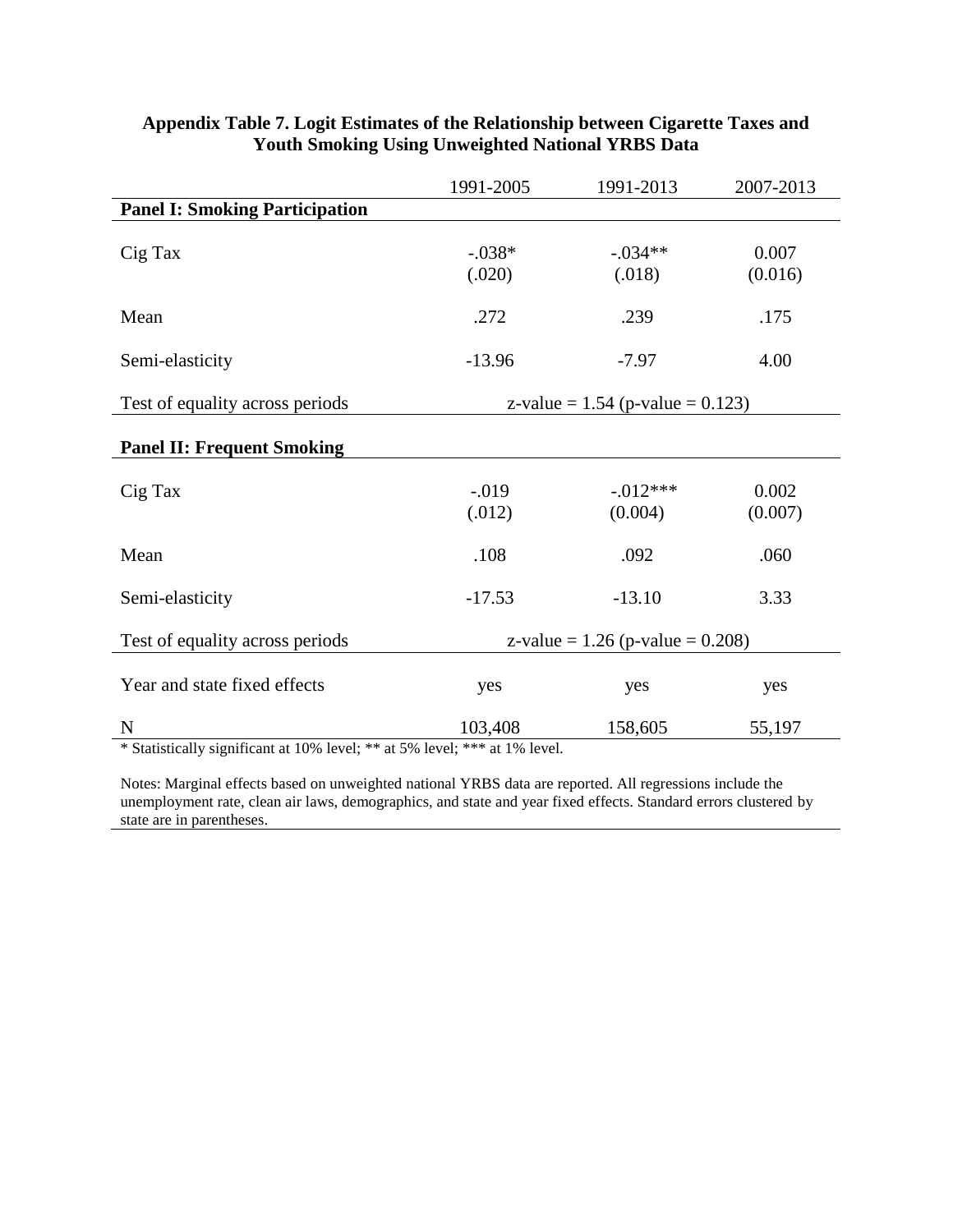|                                                                 | 1991-2005                         | 1991-2013      | 2007-2013         |
|-----------------------------------------------------------------|-----------------------------------|----------------|-------------------|
| <b>Panel I: Smoking Participation</b>                           |                                   |                |                   |
| Cig Tax                                                         | $-.009$<br>(.013)                 | .002<br>(.010) | $-.005$<br>(.008) |
| Mean                                                            | .269                              | .212           | .158              |
| Semi-elasticity                                                 | $-3.35$                           | .94            | $-3.16$           |
| Test of equality across periods                                 | z-value = $1.01$ (p-value = .310) |                |                   |
| <b>Panel II: Frequent Smoking</b>                               |                                   |                |                   |
| Cig Tax                                                         | .001<br>(.009)                    | .001<br>(.005) | .003<br>(.006)    |
| Mean                                                            | .125                              | .092           | .060              |
| Semi-elasticity                                                 | 0.80                              | 1.09           | 5.00              |
| Test of equality across periods                                 | z-value = .22 (p-value = .824)    |                |                   |
| Year and state fixed effects<br>State-specific quadratic trends | yes<br>yes                        | yes<br>yes     | yes<br>yes        |
| $\mathbf N$                                                     | 512,793                           | 1,042,296      | 529,503           |

# **Appendix Table 8. Logit Estimates of the Relationship between Cigarette Taxes and Youth Smoking Controlling for State-Specific Quadratic Time Trends**

\* Statistically significant at 10% level; \*\* at 5% level; \*\*\* at 1% level.

Notes: Marginal effects based on unweighted state and national YRBS data are reported. All regressions include the unemployment rate, clean air laws, demographics, and state and year fixed effects. Standard errors clustered by state are in parentheses.